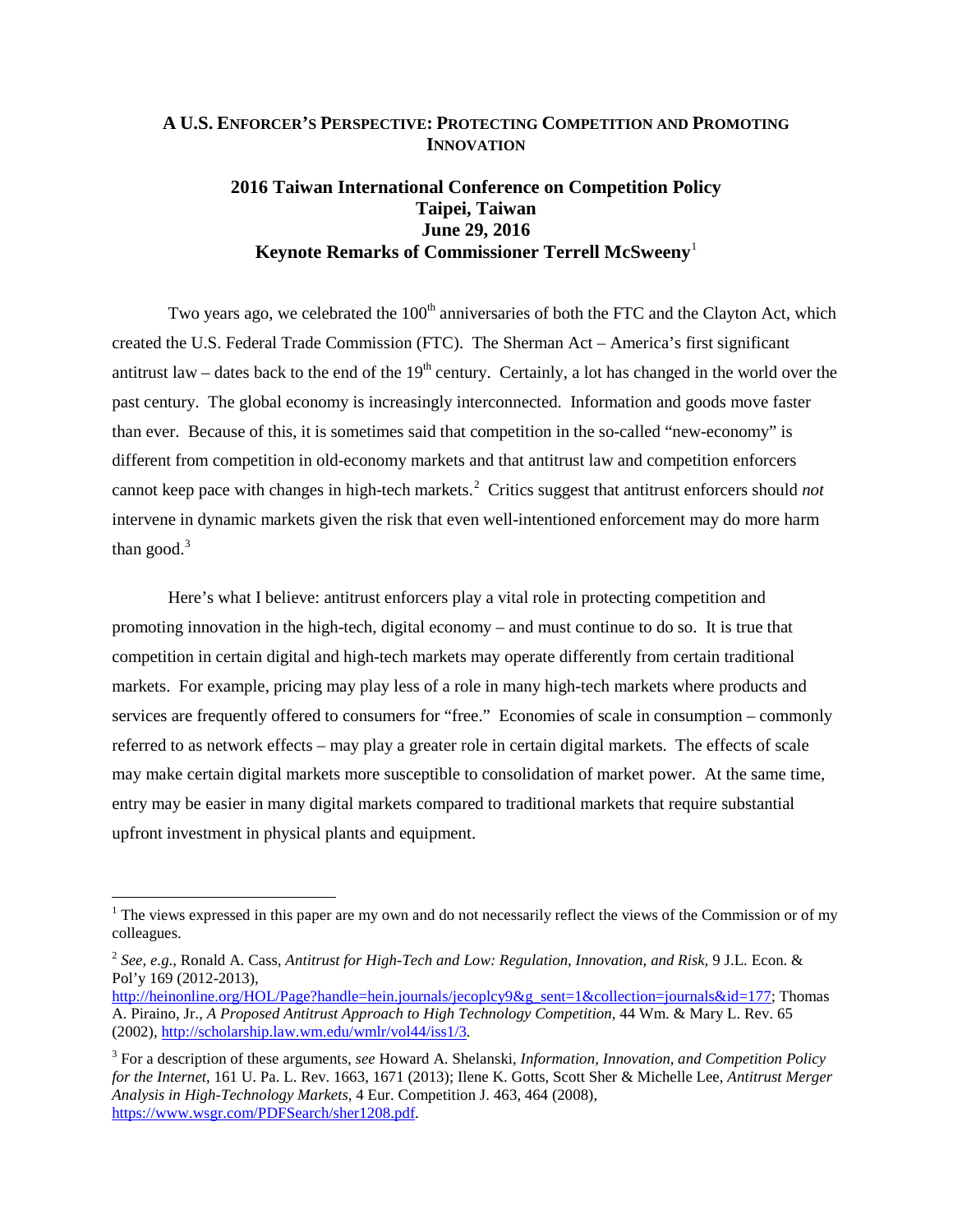These market factors are important. But our antitrust tools are flexible. So long as we are careful to apply them with sensitivity to the competitive dynamics of digital and high-tech markets, we do not need a different set of rules to address these factors – though we do need to be willing to use all the tools at our disposal.<sup>[4](#page-1-0)</sup> And we absolutely should not turn a blind eye toward anticompetitive behavior in hightech markets simply because we cannot predict the future with certainty or because they are fast-moving and dynamic. Doing so could not only result in harms to consumers and competition going unchecked, it could also harm innovation.

In this paper, I address a few of the key issues related to the role of competition enforcers in digital and high-tech markets. First, I emphasize the importance of the FTC's advocacy role in promoting innovation. Next, I comment on the use of innovation in market analysis and describe how innovation considerations often play an important role in merger review, even in cases where the agencies do not specifically define an "innovation" or "R&D" market. Third, I discuss the role competition enforcers play in achieving the appropriate balance between intellectual property protection and competition in order to optimize innovation.<sup>[5](#page-1-1)</sup> Lastly, I address some of the potential antitrust frontiers in the digital world, including "big data" and some of the novel issues raised by pricing algorithms.

### **Advocating for Innovation & Disruption – And the Competition It Brings**

Competition enforcers play an important role in promoting innovation by advocating for disruptive entrants. In this role enforcers like the FTC encourage the elimination of unnecessary barriers to competition and entry that can often be erected when incumbents and legacy industries control state or local regulatory processes. The FTC has a long history of advocating for competition at the state and local levels. When Internet retailers first began making sales to consumers, incumbent brick and mortar retailers sought regulatory protection against these new entrants in a number of markets. The FTC advocated against regulatory barriers to online entry in numerous markets from contact lenses to wine shipments.<sup>[6](#page-1-2)</sup> The FTC has also promoted competition in health care by, among other things, advocating

<span id="page-1-0"></span> <sup>4</sup> *See* Terrell McSweeny, Commissioner, Fed. Trade Comm'n, A Carpenter is Only as Good as Her Tools: The Importance of Using Our Full Toolbox as Antitrust Enforcers, Keynote Remarks at the Global Antitrust Enforcement Symposium (Sept. 28, 2015), [https://www.ftc.gov/public-statements/2015/09/carpenter-only-good-her](https://www.ftc.gov/public-statements/2015/09/carpenter-only-good-her-tools-importance-using-our-full-toolbox-antitrust)[tools-importance-using-our-full-toolbox-antitrust.](https://www.ftc.gov/public-statements/2015/09/carpenter-only-good-her-tools-importance-using-our-full-toolbox-antitrust)

<span id="page-1-1"></span><sup>5</sup> *See United States v. United States Gypsum Co.*, 333 U.S. 364, 390-91 (1948) (observing that courts must "balance the privileges of [the patent holder] and its licensees under the patent grants with the prohibitions of the Sherman Act against combinations and attempts to monopolize"); *quoted in Federal Trade Commission v. Actavis, Inc.*, 570 U.S. \_\_ at \*9 (2013). As Judge Posner has explained, "[t]he patent and copyright laws try to strike the outputmaximizing balance by giving the creator of intellectual property some but not complete protection from competition." Richard A. Posner, ANTITRUST LAW 247 (2d ed. 2001).

<span id="page-1-2"></span><sup>6</sup> *See, e.g.,* Staff of the Fed. Trade Comm;n, Possible Anticompetitive Barriers to E-Commerce: Contact Lenses (Mar. 29, 2004),<http://www.ftc.gov/os/2004/03/040329clreportfinal.pdf>*;* Letter from Susan Creighton, Director of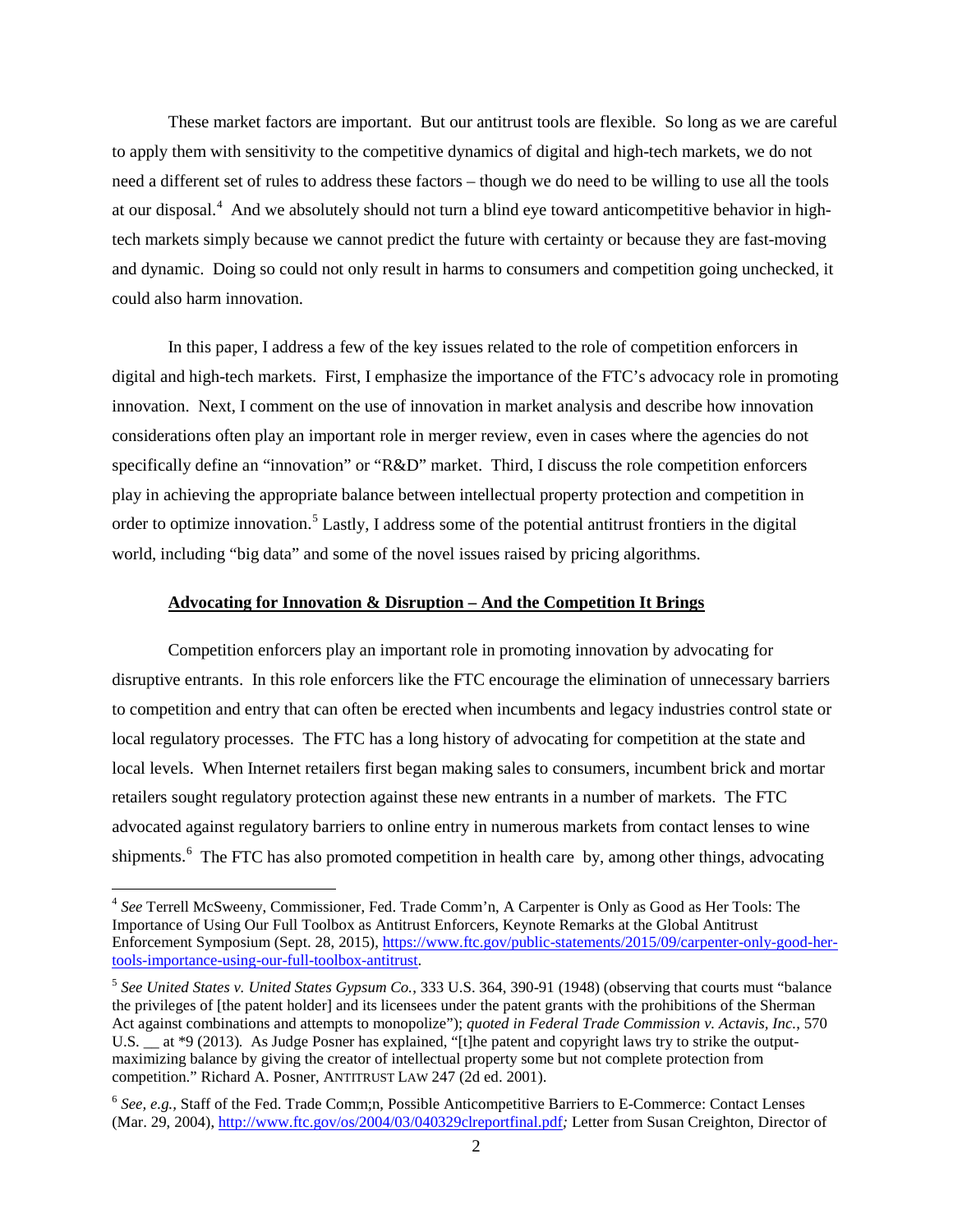against certain barriers to health care delivery by non-physician providers.<sup>[7](#page-2-0)</sup> Most recently, the FTC has submitted comments to multiple cities and taxicab authorities urging that regulations be limited to legitimate safety and consumer protection issues, and not impede competition from new ride-hailing platforms (such as those offered by Uber and Lyft).<sup>[8](#page-2-1)</sup> FTC officials also recently criticized as "bad policy" state laws designed to protect the automobile dealership model from competition from Tesla's direct-toconsumer sales strategy – a new business model. $9$ 

The FTC also lends its expertise on competition to other government agencies considering issues that raise competition policy concerns. For example, last year the FTC submitted a comment to the Office of the National Coordinator for Health Information Technology (ONC), the U.S. federal entity charged with coordination of nationwide efforts to implement advanced health information technology and the electronic exchange of health information.<sup>10</sup> The FTC provided guidance on how to foster innovation and competition when designing rules to speed the adoption of interoperability standards. In so doing, the FTC contributed its considerable expertise in promoting competition in the health care sector to help ensure that the growing market for health IT systems is open to entry and innovation. The

<span id="page-2-0"></span><sup>7</sup> *See, e.g.*, Fed. Trade Comm'n Staff Comment Before the Louisiana House of Representatives on the Likely Competitive Impact of Louisiana House Bill 951 Concerning Advanced Practice Registered Nurses (April 20, 2012), [http://ftc.gov/os/2012/04/120425louisianastaffcomment.pdf;](http://ftc.gov/os/2012/04/120425louisianastaffcomment.pdf) Fed. Trade Comm'n Staff Letter to the Honorable Representative Jeanne Kirkton, Missouri House of Representatives, Concerning Missouri House Bill 1399 and the Regulation of Certified Registered Nurse Anesthetists (March 27, 2012), [http://ftc.gov/os/2012/03/120327kirktonmissouriletter.pdf;](http://ftc.gov/os/2012/03/120327kirktonmissouriletter.pdf) Fed. Trade Comm'n Staff Letter to the Honorable Paul Hornback, Senator, Commonwealth of Kentucky State Senate, Concerning Kentucky Senate Bill 187 and the Regulation of Advanced Practice Registered Nurses (March 26, 2012), [http://ftc.gov/os/2012/03/120326ky\\_staffletter.pdf;](http://ftc.gov/os/2012/03/120326ky_staffletter.pdf) Fed. Trade Comm'n Staff Comment Before the Maine Board of Dental Examiners Concerning Proposed Rules to Allow Independent Practice Dental Hygienists to Take X-Rays in Underserved Areas (Nov. 16, 2011), [http://ftc.gov/os/2011/11/111125mainedental.pdf.](http://ftc.gov/os/2011/11/111125mainedental.pdf)

<span id="page-2-1"></span><sup>8</sup> See FTC Staff Comment to the Honorable Brendan Reilly Concerning Chicago Proposed Ordinance O2014-1367 Regarding Transportation Network Providers (April 15, 2014),

[https://www.ftc.gov/system/files/documents/advocacy\\_documents/ftc-staff-comment-honorable-brendan-reilly](https://www.ftc.gov/system/files/documents/advocacy_documents/ftc-staff-comment-honorable-brendan-reilly-concerning-chicago-proposed-ordinance-o2014-1367/140421chicagoridesharing.pdf)[concerning-chicago-proposed-ordinance-o2014-1367/140421chicagoridesharing.pdf;](https://www.ftc.gov/system/files/documents/advocacy_documents/ftc-staff-comment-honorable-brendan-reilly-concerning-chicago-proposed-ordinance-o2014-1367/140421chicagoridesharing.pdf) FTC Staff Comments Before the District of Columbia Taxicab Commission Concerning Second Proposed Rulemakings Regarding Chapters 12, 14, and 16 of Title 31 (June 7, 2013)[, http://ftc.gov/os/2013/06/130612dctaxicab.pdf;](http://ftc.gov/os/2013/06/130612dctaxicab.pdf) FTC Staff Comments to the Honorable Debbie Ossiander Concerning AO NO. 2013-36 Regarding the Regulatory Framework for the Licensing and Permitting of Taxicabs, Limousines, and Other Vehicles for Hire in Anchorage, Alaska (Apr. 19, 2013), <http://www.ftc.gov/os/2013/04/130426anchoragecomment.pdf>FTC Staff Comments Before the Colorado Public Utilities Commission In The Matter of The Proposed Rules Regulating Transportation By Motor Vehicle, 4 Code of Colorado Regulations 723-6 (Mar. 6, 2013), [http://ftc.gov/os/2013/03/130703coloradopublicutilities.pdf.](http://ftc.gov/os/2013/03/130703coloradopublicutilities.pdf)

<span id="page-2-2"></span><sup>9</sup> *See* Andy Gavil, Debbie Feinstein, and Marty Gaynor, Who Decides How Consumers Should Shop?, Apr. 24, 2014, [http://www.ftc.gov/news-events/blogs/competition-matters/2014/04/who-decides-how-consumers-should-shop.](http://www.ftc.gov/news-events/blogs/competition-matters/2014/04/who-decides-how-consumers-should-shop)

the Bureau of Competition, FTC, et al. to New York Assemblyman William Magee et al. (Mar. 29, 2004), [http://www.ftc.gov/be/v040012.pdf;](http://www.ftc.gov/be/v040012.pdf)

<span id="page-2-3"></span><sup>&</sup>lt;sup>10</sup> See FTC staff letter to Office of the National Coordinator for Health Information Technology, Apr. 3, 2015, [https://www.ftc.gov/system/files/documents/advocacy\\_documents/ftc-staff-comment-office-national-coordinator](https://www.ftc.gov/system/files/documents/advocacy_documents/ftc-staff-comment-office-national-coordinator-health-information-technology-regarding-its-draft/1504-roadmaphealth.pdf)[health-information-technology-regarding-its-draft/1504-roadmaphealth.pdf.](https://www.ftc.gov/system/files/documents/advocacy_documents/ftc-staff-comment-office-national-coordinator-health-information-technology-regarding-its-draft/1504-roadmaphealth.pdf)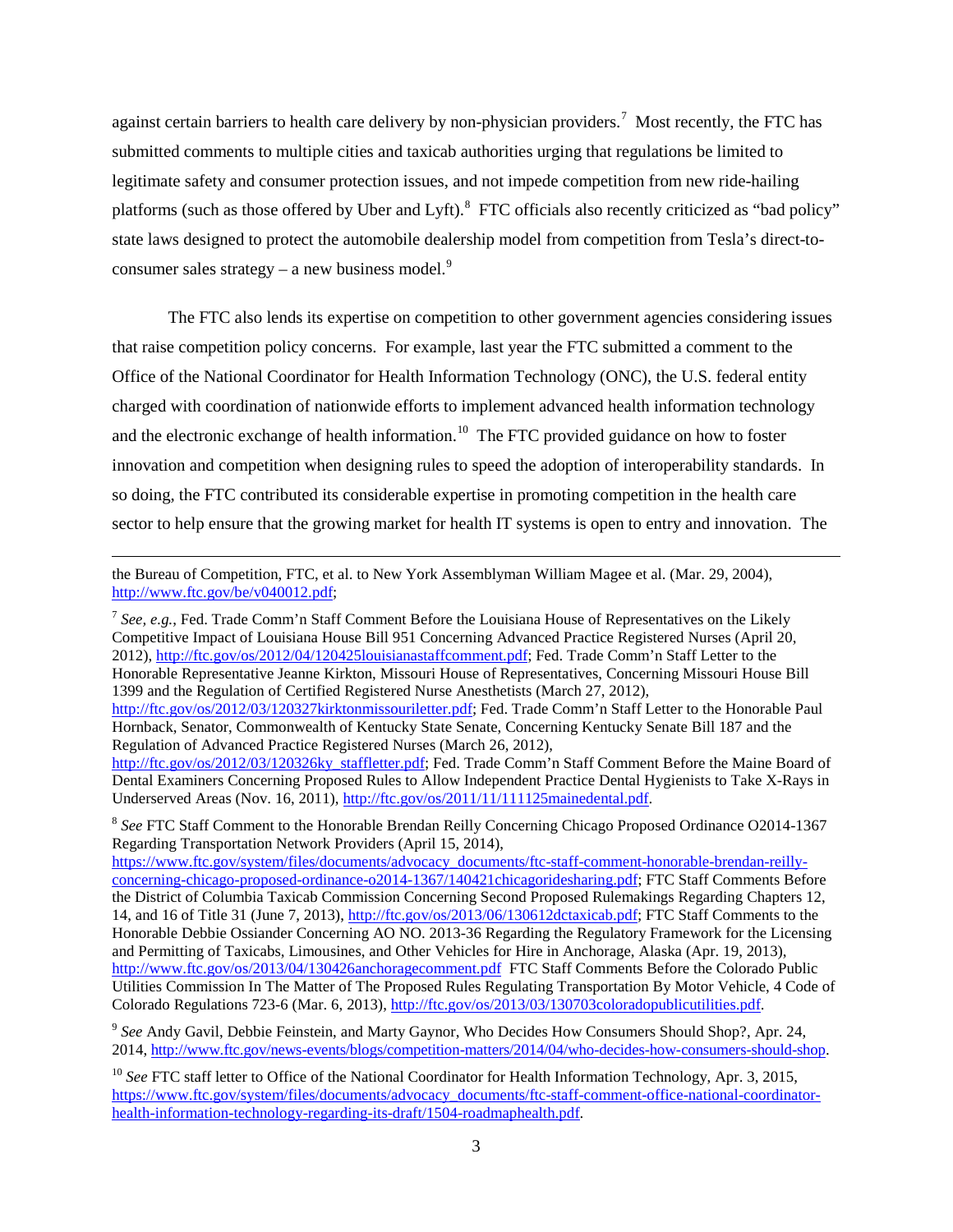FTC has also encouraged the U.S. International Trade Commission (ITC) to consider the potential for anticompetitive hold-up under its statutory public interest factors.<sup>[11](#page-3-0)</sup>

At its inception, the FTC was also endowed with the authority to study trends in the marketplace to inform itself and develop expertise as markets evolve.<sup>[12](#page-3-1)</sup> This mandate has proven crucial to the FTC's ability to keep pace with new technology and the competitive implications of innovations. The FTC uses its authority in a variety of ways – such as by conducting workshops and soliciting comments from industry participants and studying industries using its  $6(b)$  authority – to improve the FTC's base of knowledge and to add to the information that is available to policymakers, academics, industry participants, and the public at large. As part of this ongoing process, last year the FTC hosted a workshop entitled "The 'Sharing' Economy: Issues Facing Platforms, Participants, and Regulators."[13](#page-3-2) A variety of panelists discussed the economics of platform design, as well as the benefits and potential challenges of current innovations in the sharing space. In particular, the panel explained the role of regulation in competition between incumbents and disruptive entrants. Entrants spoke of challenges in overcoming protectionist regulatory barriers erected at the behest of incumbents. On the other hand, certain incumbents expressed concern that new platform-based entrants were obtaining an artificial competitive advantage by evading regulations that applied to incumbent firms. While the circumstances in individual markets differ, consumers are best served when marketplace success is determined by competitive merit, rather than by unjustified disparate regulatory treatment of incumbents and entrants.

The FTC is currently using its authority to issue compulsory process to study trends in markets – its "6(b) authority" – to examine the activities and impact on innovation of patent assertion entities (PAEs). The activity of PAEs differs from the classic activity of other non-practicing entities (NPEs). NPEs do not themselves commercialize novel technologies, but they frequently develop and transfer these technologies. PAEs, by contrast, typically purchase patents from existing owners and seek to earn revenues by licensing (or litigating against) manufacturers that are already using the patented technology. There is much we do not understand about PAEs including their impact on competition and innovation. The FTC's report will help to fill this gap and allow industry participants, policymakers, and academics to gain a better understanding of the PAE business model.

<span id="page-3-0"></span><sup>&</sup>lt;sup>11</sup> See Fed. Trade Comm'n Statement on the Public Interest, In the Matter of Certain Gaming and Entertaining Consoles, Related Software, and Components Thereof, No. 337-TA-752, (U.S. Int'l Trade Comm'n filed June 6, 2012), [https://www.ftc.gov/sites/default/files/documents/advocacy\\_documents/ftc-comment-united-states](https://www.ftc.gov/sites/default/files/documents/advocacy_documents/ftc-comment-united-states-international-trade-commission-concerning-certain-gaming-and-entertaining/1206ftcgamingconsole.pdf)[international-trade-commission-concerning-certain-gaming-and-entertaining/1206ftcgamingconsole.pdf.](https://www.ftc.gov/sites/default/files/documents/advocacy_documents/ftc-comment-united-states-international-trade-commission-concerning-certain-gaming-and-entertaining/1206ftcgamingconsole.pdf)

<span id="page-3-1"></span><sup>12</sup> *See* Section 6(b) of the FTC Act, 15 U.S.C. § 46.

<span id="page-3-2"></span><sup>13</sup> *See* [https://www.ftc.gov/news-events/events-calendar/2015/06/sharing-economy-issues-facing-platforms](https://www.ftc.gov/news-events/events-calendar/2015/06/sharing-economy-issues-facing-platforms-participants-regulators)[participants-regulators.](https://www.ftc.gov/news-events/events-calendar/2015/06/sharing-economy-issues-facing-platforms-participants-regulators)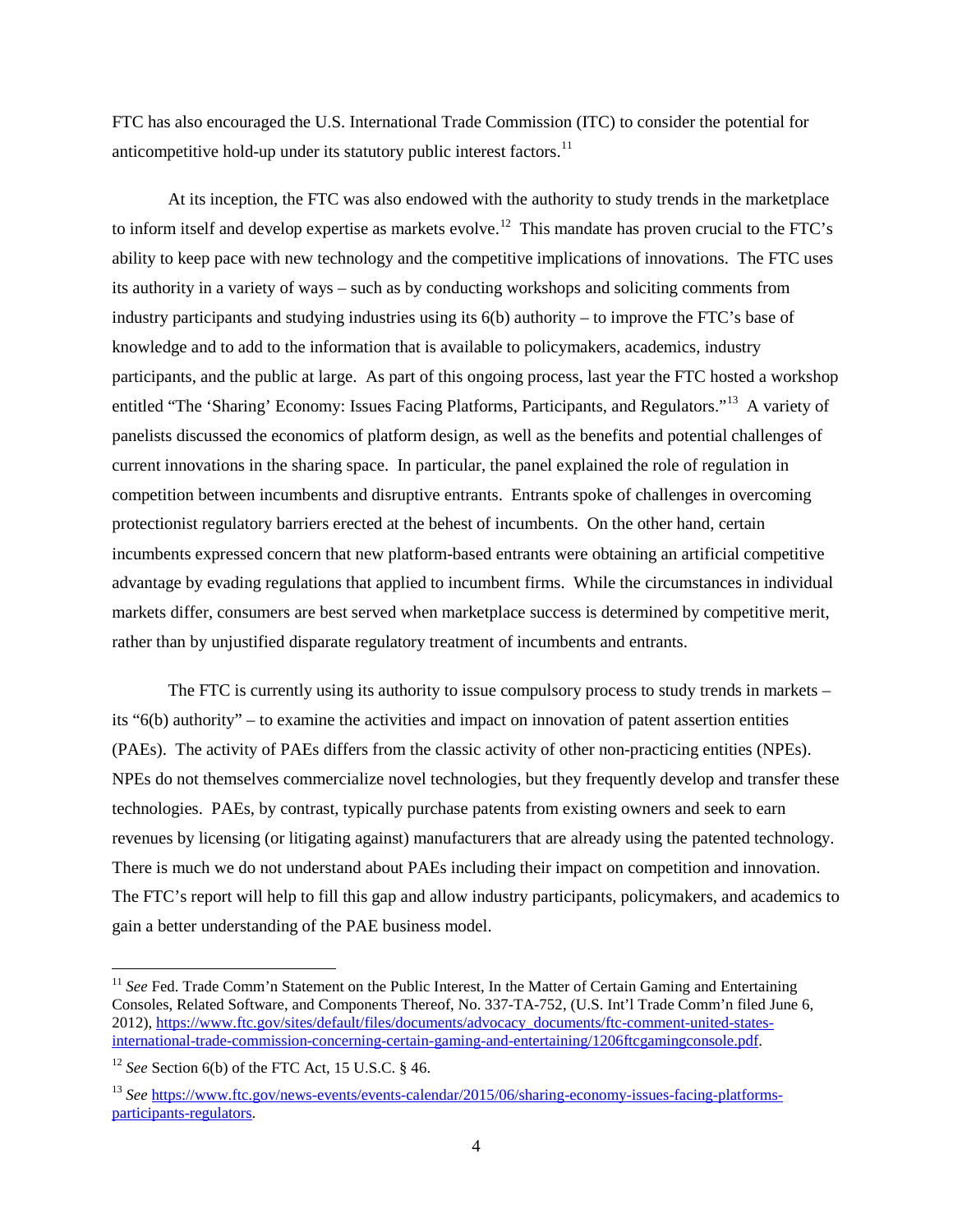Thus, at the outset, I think it is important to emphasize that the role of the FTC is not merely one of a reactive enforcer when it comes to promoting innovation. The U.S. antitrust agencies are frequently out in front, using the principles of competition law to help ensure that new and exciting ideas have the opportunity to succeed on their merits.

#### **Considering Harms to Innovation in Merger Review**

While we all agree that innovation is important, the circumstances that best promote innovation can be difficult to pin down. Economists have drawn no firm conclusions about the existence of a general relationship between market structure and innovation.<sup>14</sup> Yet in individual merger cases, innovation effects can be predicted with some degree of confidence. In these cases, antitrust enforcers should and do incorporate innovation effects into our analysis. For this reason, the revised 2010 Horizontal Merger Guidelines include a section that specifically addresses innovation effects.<sup>15</sup>

In a traditional commodity market – cement, for example – we generally can analyze the competitive effects of a merger by looking at price and quantity. If a particular merger is likely to raise prices or reduce quantity, we can be reasonably confident that that merger is anticompetitive. But for many digital markets, a traditional price-based approach to competition analysis may be ineffective. This is particularly true in what are known as two-sided markets, where one side may subsidize the prices users pay on the other side.

Indeed, in the digital context, there are a myriad of examples of products and services offered to customers for "free" – such as Internet search engines; social networks like Facebook and Twitter; booking engines such as OpenTable and Expedia; and even software such as Adobe PDF. Competition can be vigorous even where products or services are offered for free. Often that competition takes the form of innovation to provide customers with quality improvements or new products. The issue is whether to look just at price effects on the paying side of these platforms, or whether to consider harms –

<span id="page-4-0"></span><sup>&</sup>lt;sup>14</sup> Economists have disagreed about the conditions that best foster innovation for over half a century. Joseph Schumpeter claimed that an innovator required some market power, whereas Kenneth Arrow argued that competition best promotes competition. *See* JOSEPH A. SCHUMPETER, CAPITALISM, SOCIALISM AND DEMOCRACY, VIII (3d ed. 1950); Kenneth J. Arrow, *Economic Welfare and the Allocation of Resources for Invention*, *in* THE RATE AND DIRECTION OF INVENTIVE ACTIVITY: ECONOMIC AND SOCIAL FACTORS 609 (1962), as cited in David McGowan, *Innovation, Uncertainty, and Stability in Antitrust Law*, 16 Berkeley Tech. L.J. 729, 732 (2001).

<span id="page-4-1"></span><sup>&</sup>lt;sup>15</sup> See U.S. DEP'T OF JUSTICE & FED. TRADE COMM'N, 2010 HORIZONTAL MERGER GUIDELINES § 6.4.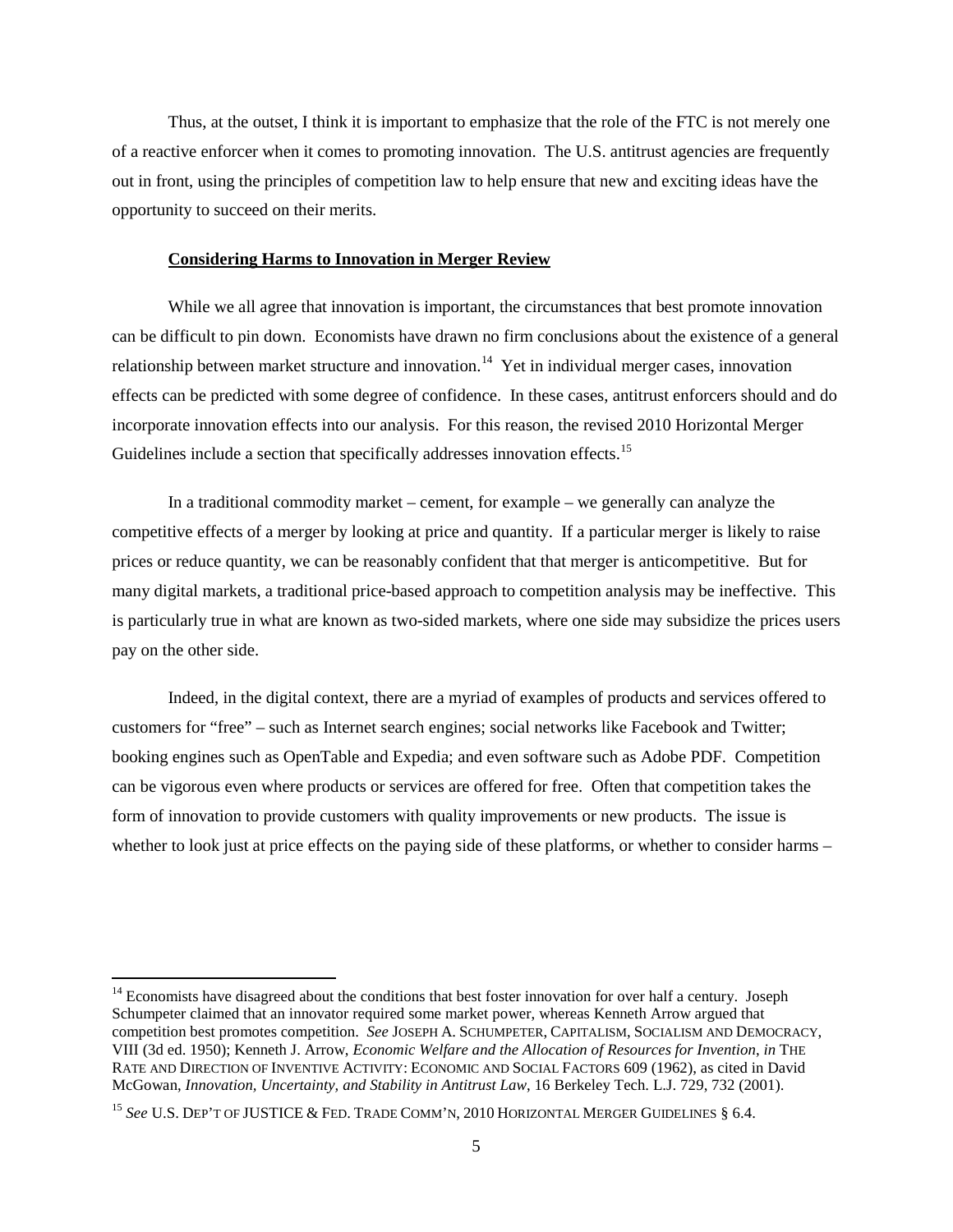such as to quality and innovation – on the free side.<sup>16</sup> The Guidelines' section on innovation makes clear that we look at both sides in the merger enforcement context.

This is precisely what the FTC did in its review of *Zillow-Trulia*, which the Commission voted unanimously to close last year. On the paying side of the platform, staff investigated whether a merged Zillow-Trulia would be able to profitably raise advertising prices to real estate agents. But staff also examined whether the merger would reduce the combined entity's incentives to innovate by developing new features attractive to consumers, ultimately concluding that it would not.<sup>[17](#page-5-1)</sup>

The FTC routinely challenges mergers that would harm competition in the research and development of new drugs and treatments. In some situations, we may look specifically at an "innovation market" or "R&D market." But innovation is often a key factor in conventional antitrust analysis. When a firm is planning to enter or expand its presence in a particular market, there is often some meaningful innovation at the heart of that firm's business plan. Three recent examples from FTC enforcement proceedings illustrate this point.

The first is the Commission's challenge in late 2014 to Verisk Analytics' proposed acquisition of EagleView Technology. That case focused on the market for rooftop aerial measurement products, commonly known as "roof reports."<sup>18</sup> EagleView was the leading U.S. provider of these roof reports. Verisk was the leading provider of downstream software platforms, but had recently made a foray into the market for roof reports themselves. There was strong qualitative evidence that Verisk was uniquely well positioned to compete against EagleView in providing roof reports. One of the things the FTC examined was the likely future competition between the merging parties to offer customers ever more innovative products.[19](#page-5-3) In particular, Verisk had invested in capturing higher-resolution aerial images than those used by EagleView, which promised even more accurate measurement tools for customers.<sup>20</sup> So while the

[https://www.ftc.gov/system/files/documents/public\\_statements/625671/150219zillowmko-jdw-tmstmt.pdf.](https://www.ftc.gov/system/files/documents/public_statements/625671/150219zillowmko-jdw-tmstmt.pdf)

<span id="page-5-0"></span><sup>&</sup>lt;sup>16</sup> While two-sided markets may be more common in high-tech markets, they are hardly new. Newspapers and television programs are longstanding examples of two-sided markets. Antitrust has dealt with these issues in the past. Though they may be more common in the digital economy, this is not a radical enough event to abandon our current antitrust tools.

<span id="page-5-1"></span><sup>&</sup>lt;sup>17</sup> See Statement of Commissioners Ohlhausen, Wright, and McSweeny Concerning Zillow, Inc. / Trulia, Inc., File No. 141-0214 (Feb. 19, 2015),

<span id="page-5-2"></span> $18$  Roof reports calculate roof dimensions from aerial images. These reports are used primarily for insurance purposes.

<span id="page-5-3"></span><sup>&</sup>lt;sup>19</sup> Complaint, In the Matter of Verisk Analytics, Inc., and EagleView Technology Corp., Dkt. No. 9363  $\P$  40 (Dec. 16, 2014), [http://www.ftc.gov/system/files/documents/cases/141216veriskcmpt.pdf.](http://www.ftc.gov/system/files/documents/cases/141216veriskcmpt.pdf)

<span id="page-5-4"></span><sup>&</sup>lt;sup>20</sup> After the FTC filed for an injunction, the parties promptly abandoned the deal. Developments since that time have demonstrated the wisdom of the Commission's action. Verisk announced last year that it was accelerating its collection of high-resolution aerial images. In its press release, Verisk characterized its initiative as merely "the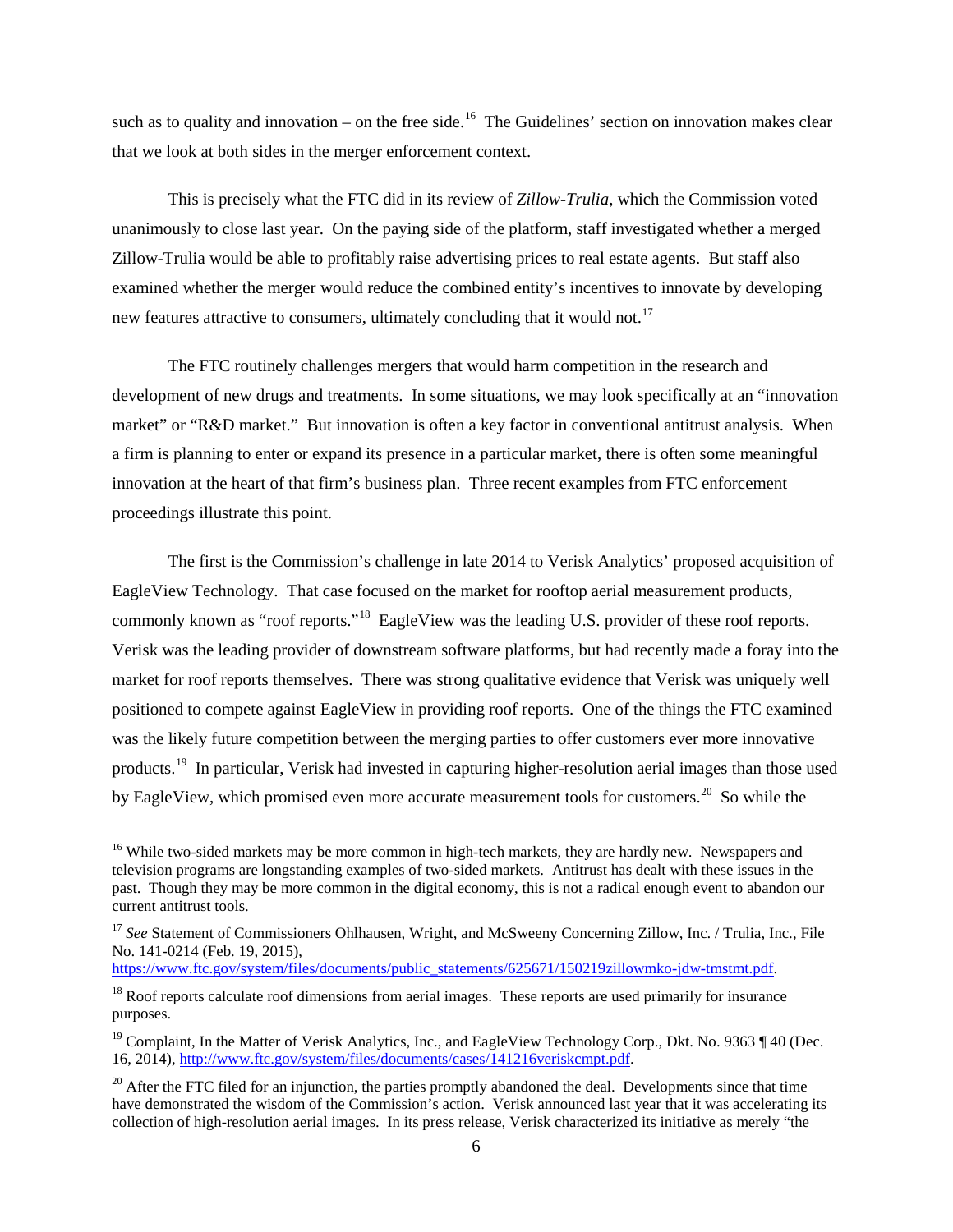FTC did not define an "innovation" market, innovation nonetheless played a crucial role in staff's analysis and in the decision to challenge the merger.

The second example is the FTC's challenge last year to the merger between Steris and Synergy, the second and third-largest sterilization companies in the world. Synergy did not operate in the United States, but company documents showed that it was working to introduce an innovative x-ray sterilization technology into the United States to compete against Steris. While other forms of sterilization exist in the United States, none of the existing market participants offered x-ray sterilization on a commercially significant scale. The Commission alleged that the merger would harm future competition by terminating Synergy's entry plans and would deprive customers of a promising new sterilization technology.<sup>[21](#page-6-0)</sup>

Unfortunately, last September the district court judge denied the FTC's request for injunctive relief. The judge disagreed with the FTC that Synergy would have entered the United States with x-ray sterilization services within a reasonable amount of time to compete against Steris. The Commission subsequently dismissed the administrative action. While I disagreed with the district court judge's ruling, this matter nevertheless provides a concrete example of the Commission's willingness to take innovation and quality competition seriously by considering the potentially disruptive effects of new technologies.

The third example is the Commission's 2013 consent in the *Nielsen/Arbitron* matter. In that case, which was before my time at the Commission, the FTC required a divestiture of competitive assets because the merging parties were the best-positioned firms to develop a cross-platform audience measurement product increasingly sought by media companies and advertisers – even though that product had "yet to be developed and marketed."<sup>[22](#page-6-1)</sup>

The Department of Justice (DOJ) also looks closely at innovation in its merger analysis. Two years ago, the DOJ prevailed in its challenge of Bazaarvoice's consummated acquisition of PowerReviews – a case that involved online product review and ratings platforms.<sup>23</sup> In that case, DOJ alleged that the two companies had previously engaged in "feature driven one-upmanship," and that the

most recent step [in the company's] ongoing efforts" in the area, and cited Verisk's "long-term commitment to the highest-quality imagery and data." Verisk Press Release, Verisk Insurance Solutions Announces Expansion of Imagery Database, Aug. 4, 2015[, http://www.verisk.com/press-releases-verisk/2015/august-2015/verisk-insurance](http://www.verisk.com/press-releases-verisk/2015/august-2015/verisk-insurance-solutions-announces-expansion-of-imagery-database.html)[solutions-announces-expansion-of-imagery-database.html.](http://www.verisk.com/press-releases-verisk/2015/august-2015/verisk-insurance-solutions-announces-expansion-of-imagery-database.html)

<span id="page-6-0"></span><sup>&</sup>lt;sup>21</sup> Complaint, In the Matter of Steris Corp. and Synergy Health PLC, Dkt. No. 9365  $\P$  $\parallel$  68-70 (May 29, 2015), [https://www.ftc.gov/system/files/documents/cases/150529sterissynergypart3cmpt.pdf.](https://www.ftc.gov/system/files/documents/cases/150529sterissynergypart3cmpt.pdf) 

<span id="page-6-1"></span><sup>&</sup>lt;sup>22</sup> Statement of the Fed. Trade Comm'n, In the Matter of Nielsen Holdings N.V. and Arbitron Inc., File No. 131-0058, at 1 (Sept. 20, 2013)[, http://www.ftc.gov/system/files/documents/cases/140228nielsenholdingstatement.pdf.](http://www.ftc.gov/system/files/documents/cases/140228nielsenholdingstatement.pdf)

<span id="page-6-2"></span><sup>23</sup> *See U.S. v. Bazaarvoice*, 2014 U.S. Dist. LEXIS 3284 (N.D. Cal. 2014).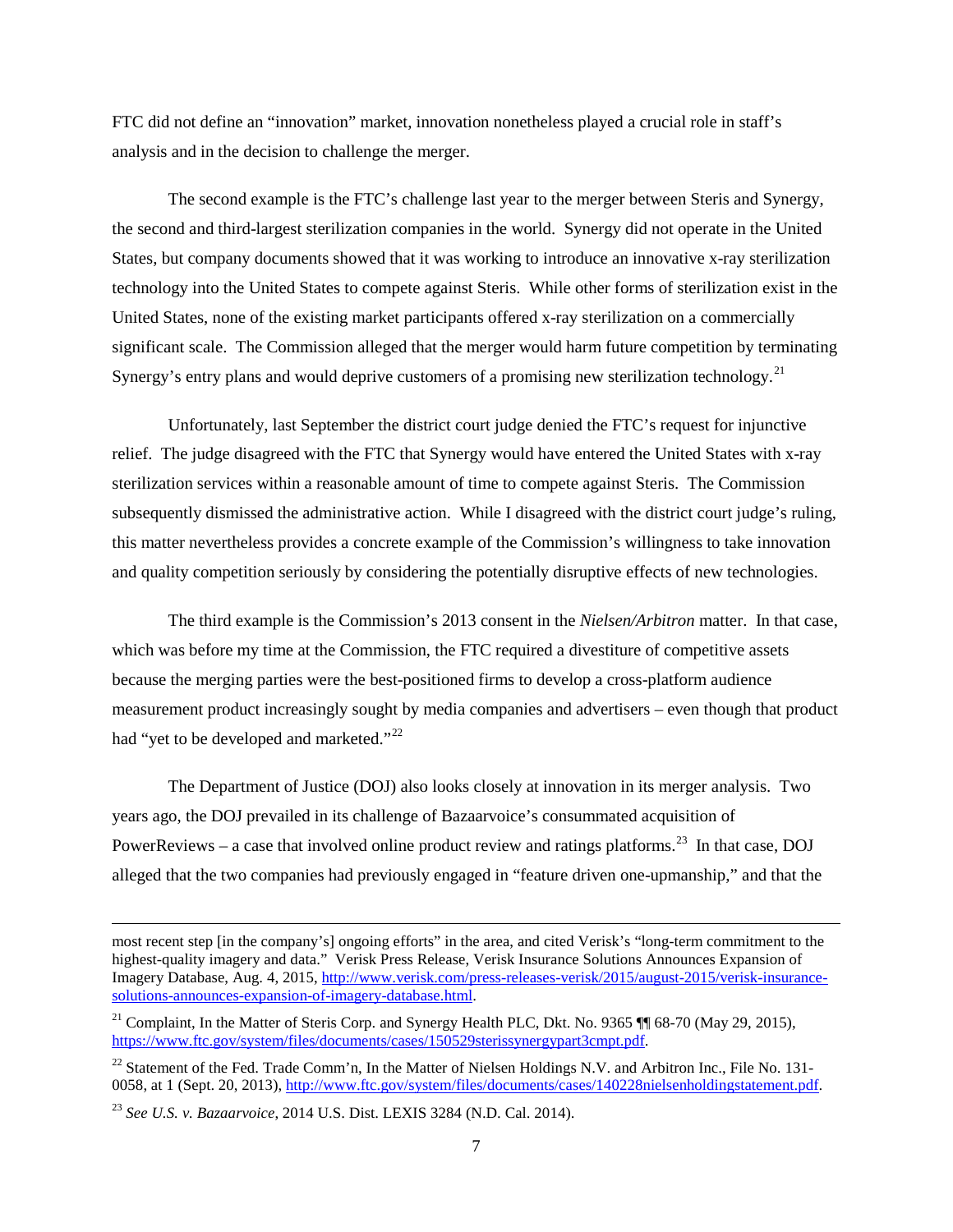transaction "significantly reduced incentives to . . . invest in innovation."[24](#page-7-0) The court in *Bazaarvoice* acknowledged that the social commerce industry was "at an early stage of development, rapidly evolving, fragmented, and subject to potential disruption by technological innovations" and that "the future composition of the industry as a whole is unpredictable."<sup>[25](#page-7-1)</sup> Judge Orrick held, however, that "while" Bazaarvoice indisputably operates in a dynamic and evolving field, it did not present evidence that the evolving nature of the market itself precludes the merger's likely anticompetitive effects."<sup>[26](#page-7-2)</sup>

Even in dynamic markets, changes in market structure may be episodic and infrequent. Facebook's displacement of Myspace is often cited as an example of the tenuous position of seemingly dominant firms in digital markets. Over time, Facebook's market position has remained stable and arguably strengthened. Google has been the leading U.S. search engine for twelve years running and has accounted for over 60 percent of searches since  $2008<sup>27</sup>$  I am not suggesting that the continued success of either company is problematic in and of itself. My point is merely that industry structure may prove as durable in digital and high-tech fields as in "old economy" markets. It would be a mistake to view the mere *possibility* of disruptive entry as a reason to refrain from appropriate antitrust enforcement in digital and high-tech markets.

### **Stopping Conduct That Harms Innovation: The Intersection of IP & Competition**

It is generally acknowledged that a careful balance is required between competition and intellectual property protections to optimize innovation and output. The fundamental question for policy makers is the degree of strength necessary for intellectual property protections. Ultimately, this is a decision for legislators. But it is the job of courts and agencies to seek an accommodation between antitrust and intellectual property protections in individual instances. From a competition perspective, intellectual property protections represent a valuable market correction that increases the incentives to create intellectual property. The optimal level of protection varies by the type of intellectual property and

<span id="page-7-0"></span> <sup>24</sup> Complaint, *U.S. v. Bazaarvoice*, Inc., C-13-0133 ¶¶ 8, 62 (N.D. Cal. Jan. 10, 2013), [https://www.justice.gov/atr/case-document/file/488911/download.](https://www.justice.gov/atr/case-document/file/488911/download)

<span id="page-7-1"></span><sup>25</sup> *Id.* at \*34.

<span id="page-7-2"></span><sup>26</sup> *Id.* at \*261.

<span id="page-7-3"></span><sup>27</sup> Data from comScore. For a graph of historical U.S. search engine market shares, *see* Dan Frommer, *Google's growth since its IPO is simply amazing*, QUARTZ (Aug. 19, 2014)[, http://qz.com/252004/googles-growth-since-its](http://qz.com/252004/googles-growth-since-its-ipo-is-simply-amazing/)[ipo-is-simply-amazing/.](http://qz.com/252004/googles-growth-since-its-ipo-is-simply-amazing/)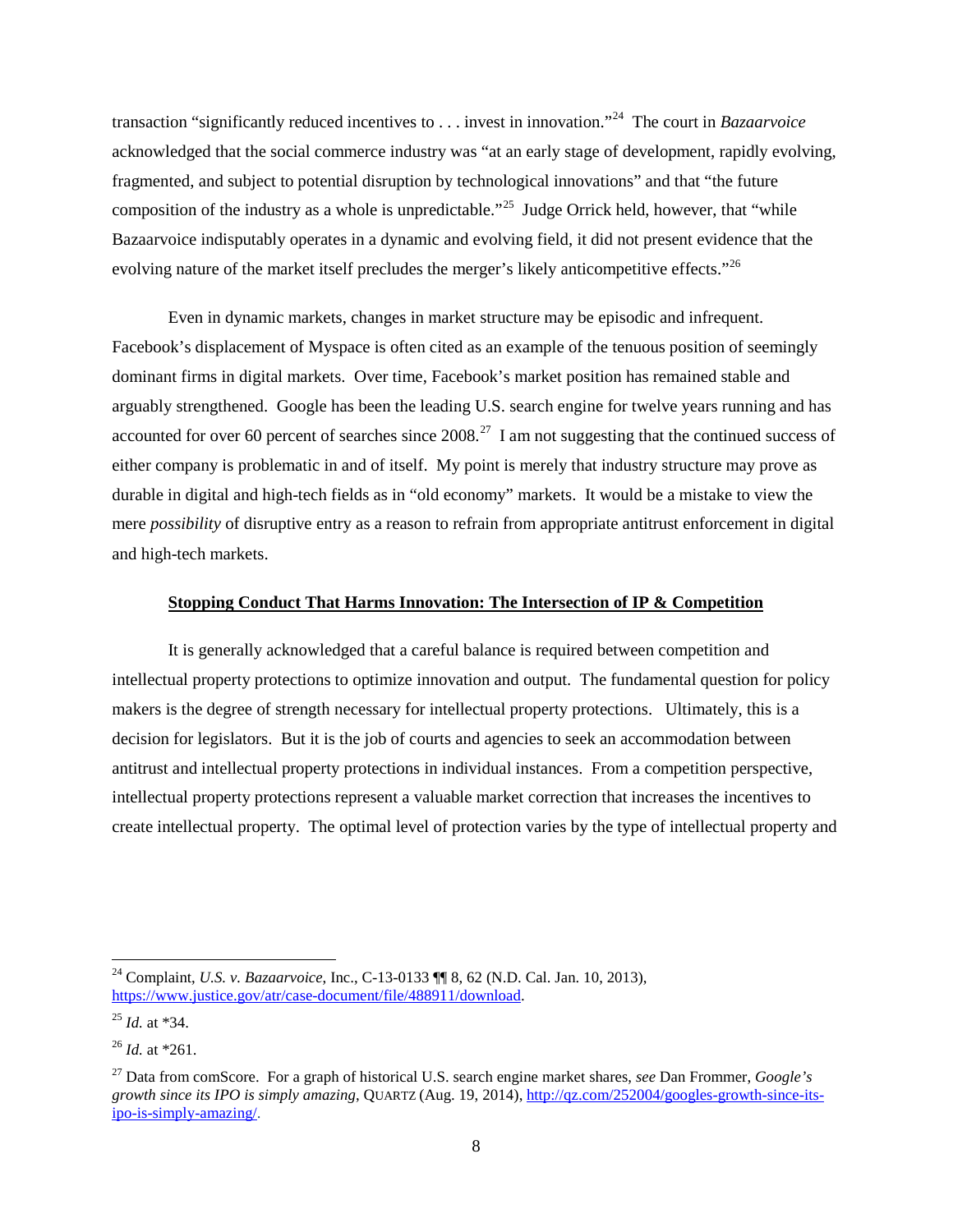underlying industry.<sup>28</sup> But a lawful patent or other IP right – a lawful monopoly – may nonetheless be used or extended in unlawful ways.

The FTC is confronting the question of how and where to draw the lines between competition and IP on a number of fronts – challenging anticompetitive reverse payments, studying the role played by PAEs, and ensuring that standard essential patents (SEPs) are used to encourage standard-setting and not to engage in "hold-up." Getting the balance right on these issues is important to promoting the dual goals of innovation and competition.

The Commission is probably most well-known for its work related to reverse payment settlements (or "pay-for-delay" agreements). <sup>29</sup> The settlement of a Hatch-Waxman patent infringement suit has the potential to cause competitive harm if the generic manufacturer agrees to delay its entry into the market in exchange for some sort of compensation from the brand name manufacturer that the generic could not have obtained even if it prevailed in the infringement litigation. In this situation, the brand and generic each make more money by sharing in the brand's monopoly profits instead of competing – reducing output and harming consumers who pay higher prices for prescription drugs.

For nearly two decades, the FTC has worked to stop anticompetitive reverse payment settlements. The Supreme Court's 2013 decision in Actavis was a major victory for the FTC because it confirmed the potential harm to competition from reverse payments. Developments since have been positive – the number of reverse payment settlements has decreased and more patent disputes are now being settled without reverse payments.<sup>[30](#page-8-2)</sup>

Last year, the FTC secured a \$1.2 billion settlement in *FTC v. Cephalon*, a case involving anticompetitive reverse payments that delayed generic competition for the blockbuster sleep disorder drug

<span id="page-8-0"></span> $28$  Patents generally offer protection for 20 years, although extensions of that term are granted in certain circumstances. Hatch Waxman, for example, provides for patent extensions to account for the time necessary to obtain FDA approval for pharmaceuticals. The Orphan Drug Act provides for seven years of exclusivity for specific indications following FDA approval, regardless of the drug's patent status. Copyright law generally protects the work of authors for life plus 70 years.

<span id="page-8-1"></span> $29$  Reverse payments are so-named because they involve the unusual circumstance of a plaintiff (the incumbent patent-holder) paying a defendant (the potential entrant) to settle litigation. The payment thus flows in the "reverse" direction of what one would commonly expect in a patent settlement.

<span id="page-8-2"></span><sup>&</sup>lt;sup>30</sup> Press Release, Fed. Trade Comm'n, FTC Report on Drug Patent Settlements Shows Potential Pay-for-Delay Deals Decreased Substantially in the First Year Since Supreme Court's Actavis Decision (Jan. 13, 2016), [https://www.ftc.gov/newsevents/press-releases/2016/01/ftc-report-drug-patent-settlements-shows-potential-pay](https://www.ftc.gov/newsevents/press-releases/2016/01/ftc-report-drug-patent-settlements-shows-potential-pay-delay)[delay.](https://www.ftc.gov/newsevents/press-releases/2016/01/ftc-report-drug-patent-settlements-shows-potential-pay-delay)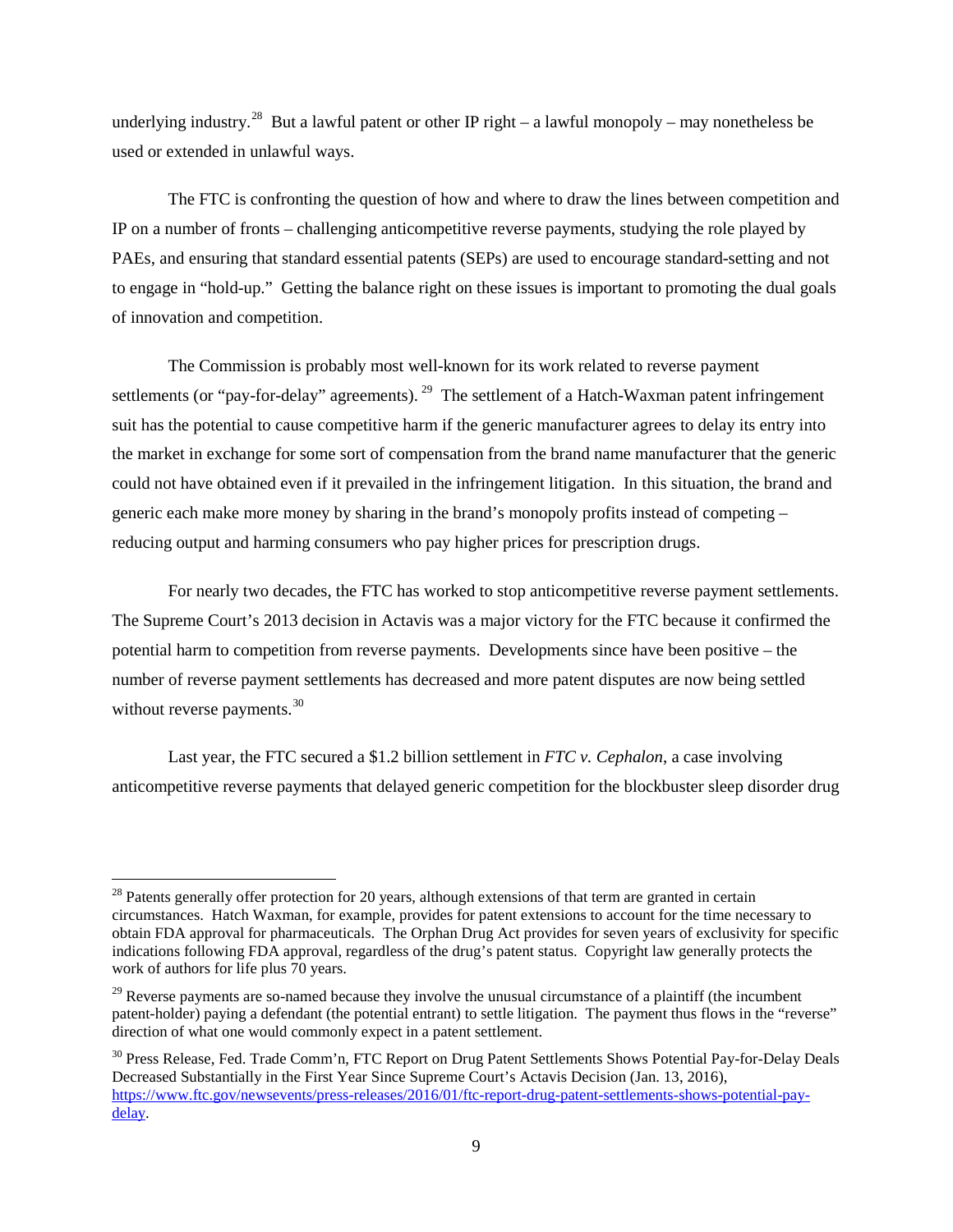Provigil. Money will go to reimburse those who overpaid for Provigil.<sup>[31](#page-9-0)</sup> As part of the settlement, Teva Pharmaceuticals, which bought Cephalon, also agreed not to use certain types of anticompetitive patent settlements going forward.

The FTC will continue to act when there is evidence that these types of reverse payments are anticompetitive. Just this spring, the FTC filed suit against Endo and several generic firms for entering into illegal reverse payment agreements to delay entry of generic versions of two drugs, Opana ER and Lidoderm.<sup>32</sup> Endo is the first FTC case that challenges a no-authorized generic (no-AG) commitment as a form of reverse payment. When a generic enters a market, the branded firm commonly introduces an "authorized generic" version of the drug, which it sells at a discount to the branded price as a way of recapturing some of the sales that it would otherwise lose to the generic entrant. By making a no-AG commitment, a branded firm gives up its right to market an authorized generic in competition against the entrant following the agreed-upon generic entry date.

The statutory and regulatory aspects of the pharmaceutical sector are unique. But the role that competition enforcers play in striking a balance between intellectual property and competition is not. The FTC has also been actively involved in study, advocacy and enforcement in the standard setting context – specifically examining the licensing of patents that are essential to standards, so-called standard essential patents or "SEPs" and the potential for patent-holders to use these SEPs for hold-up. At the outset, it is crucial to understand that a FRAND commitment is a voluntary commitment by a patent holder to license its intellectual property on fair, reasonable, and non-discriminatory terms in exchange for the inclusion of its technology in a standard. FRAND commitments arose organically among standard-setting organizations (SSOs) in order to mitigate hold-up, and were not imposed on SSOs by governments or other outside parties.<sup>[33](#page-9-2)</sup>

Hold-up refers to the fact that the bargaining position of a patent-holder may increase considerably after a patent is included in the standard. Once firms begin to make investments to practice

<span id="page-9-0"></span> <sup>31</sup> *See* Press Release, Fed. Trade Comm'n, FTC Settlement of Cephalon Pay for Delay Case Ensures \$1.2 Billion in Ill-Gotten Gains Relinquished; Refunds Will Go To Purchasers Affected By Anticompetitive Tactics (May 28, 2015), [https://www.ftc.gov/news-events/press-releases/2015/05/ftc-settlement-cephalon-pay-delay-case-ensures-12](https://www.ftc.gov/news-events/press-releases/2015/05/ftc-settlement-cephalon-pay-delay-case-ensures-12-billion-ill) [billion-ill.](https://www.ftc.gov/news-events/press-releases/2015/05/ftc-settlement-cephalon-pay-delay-case-ensures-12-billion-ill)

<span id="page-9-1"></span><sup>&</sup>lt;sup>32</sup> Press Release, Fed. Trade Comm'n, TC Sues Endo Pharmaceuticals Inc. and Others for Illegally Blocking Lower-Cost Generic Versions of the Branded Drugs Opana ER and Lidoderm (Mar. 31, 2016), [https://www.ftc.gov/news](https://www.ftc.gov/news-events/press-releases/2016/03/ftc-sues-endo-pharmaceuticals-inc-others-illegally-blocking-lower)[events/press-releases/2016/03/ftc-sues-endo-pharmaceuticals-inc-others-illegally-blocking-lower.](https://www.ftc.gov/news-events/press-releases/2016/03/ftc-sues-endo-pharmaceuticals-inc-others-illegally-blocking-lower)

<span id="page-9-2"></span> $^{33}$  U.S. Dep't of Justice & Fed. Trade Comm'n, Antitrust Enforcement and Intellectual Property RIGHTS: PROMOTING INNOVATION AND COMPETITION 42 (April 2007) (describing FRAND licensing as an "SSO Method[] to Avoid or Mitigate Hold Up").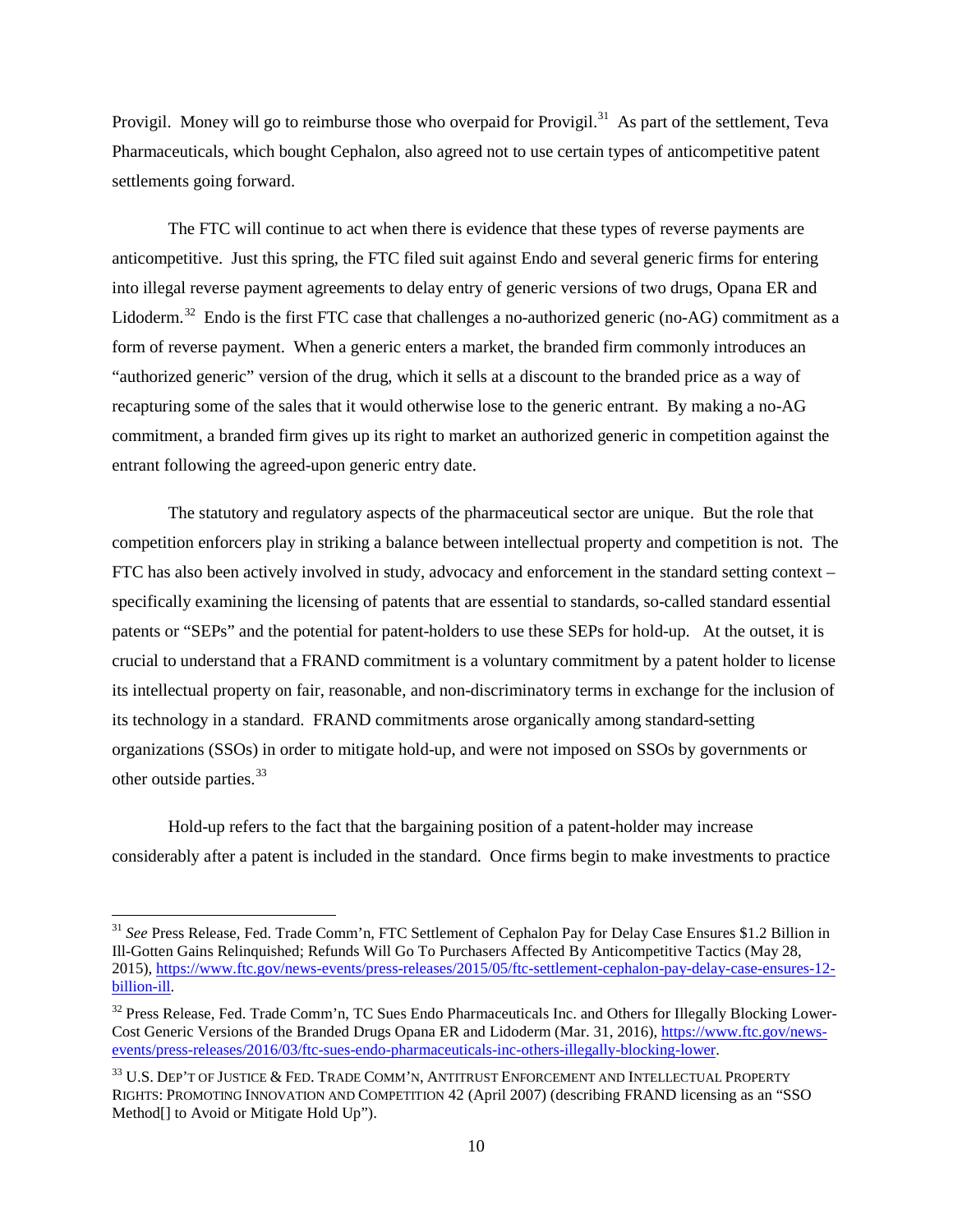the standard, they become locked-in.<sup>[34](#page-10-0)</sup> By taking advantage of this enhanced bargaining position, a standard-essential patent (SEP) holder can demand higher royalty rates, or other more favorable licensing terms, than it could have obtained before lock-in occurred. As Dennis Carlton has explained, once a patent is included in a standard, "the patent owner definitely has some additional market power conferred on him that he can exploit in the absence of a constraint on him."<sup>[35](#page-10-1)</sup> That added market power derives from the value of the standard itself, rather than the value of the underlying intellectual property.<sup>[36](#page-10-2)</sup>

Hold-up is a standard, straightforward concept in economics. Oliver Williamson won the Nobel Prize in economics in 2009 due in no small part to his work showing how opportunistic behavior such as hold-up can lead to inefficient economic outcomes.<sup>[37](#page-10-3)</sup> Patent hold-up can hamper standard-setting efforts, distort incentives for innovation, and potentially lead to higher prices and reduced output for consumers.<sup>38</sup> Hold-up becomes an antitrust issue when parties obtain their leverage as a result of standard-setting, which substitutes collective decision making by competitors for the normal competitive process.

By making a FRAND commitment, an SEP-holder chooses to monetize its technology through licensing rather than through exclusion. This makes it inappropriate, in most circumstances, for an SEPholder to seek injunctive or exclusionary relief. As Carl Shapiro has explained, "[t]he economics here clearly teaches us that exclusion orders or injunctions tip the balance of power in negotiations towards royalties that are excessive rather than just reasonable."[39](#page-10-5)

The good news is that the SEP system works well overall. The Supreme Court's decision in *eBay Inc. v. MercExchange, LLC* "provides a framework for evaluating whether to issue an injunction in the

<span id="page-10-3"></span><sup>37</sup> *See* Avanish Dixit, Remarks at the AEA 2011 Nobel Lunch Honoring Elinor Ostrom and Oliver Williamson, January 8, 2011, at 3, [https://www.princeton.edu/~dixitak/home/NobelLunchTalkJan2011.pdf.](https://www.princeton.edu/%7Edixitak/home/NobelLunchTalkJan2011.pdf)

<span id="page-10-0"></span> <sup>34</sup> *See, e.g.,* FED. TRADE COMM'N, THE EVOLVING IP MARKETPLACE: ALIGNING PATENT NOTICE AND REMEDIES WITH COMPETITION 22 (March 2011).

<span id="page-10-1"></span><sup>&</sup>lt;sup>35</sup> Economists' Roundtable on Hot Patent-Related Antitrust Issues, 27 ANTITRUST 11 (Sum. 2013).

<span id="page-10-2"></span><sup>&</sup>lt;sup>36</sup> As a general principle, a FRAND rate should reflect value that the patented technology brings to consumers, relative to the other technologies available when the technology was chosen for the standard. *See, e.g., Ericsson, Inc. v. D-Link Systems, Inc.* 773 F.3d 1201, 1235 (Fed. Cir. 2014) ("We further hold that district courts must make clear to the jury that any royalty award must be based on the incremental value of the invention, not the value of the standard as a whole or any increased value the patented feature gains from its inclusion in the standard").

<span id="page-10-4"></span><sup>38</sup> *See, e.g., Innovatio IP Ventures, LLC Patent Litigation*, MDL No. 2303, 2013 U.S. Dist. LEXIS 144061 \*64 (N.D. Ill. Oct. 3, 2013) ("In light of all of the testimony, and particularly the evidence about Broadcom's real-world concerns about patent hold-up, the court concludes that patent hold-up is a substantial problem that RAND is designed to prevent"); *Microsoft Corp. v. Motorola, Inc.*, 2013 U.S. Dist. LEXIS 60233 \*38 (W.D. Wash. Apr. 25, 2013) ("Hold-up can threaten the diffusion of valuable standards and undermine the standards-setting process).

<span id="page-10-5"></span><sup>39</sup> Economists' Roundtable on Hot Patent-Related Antitrust Issues, *supra note* 35, at 12. In the same roundtable, Dennis Carlton stated that "[a]llowing somebody to get an injunction or go to the ITC and get an exclusion order undercuts the whole purpose of FRAND. So except in special circumstances we should not allow it." *Id*.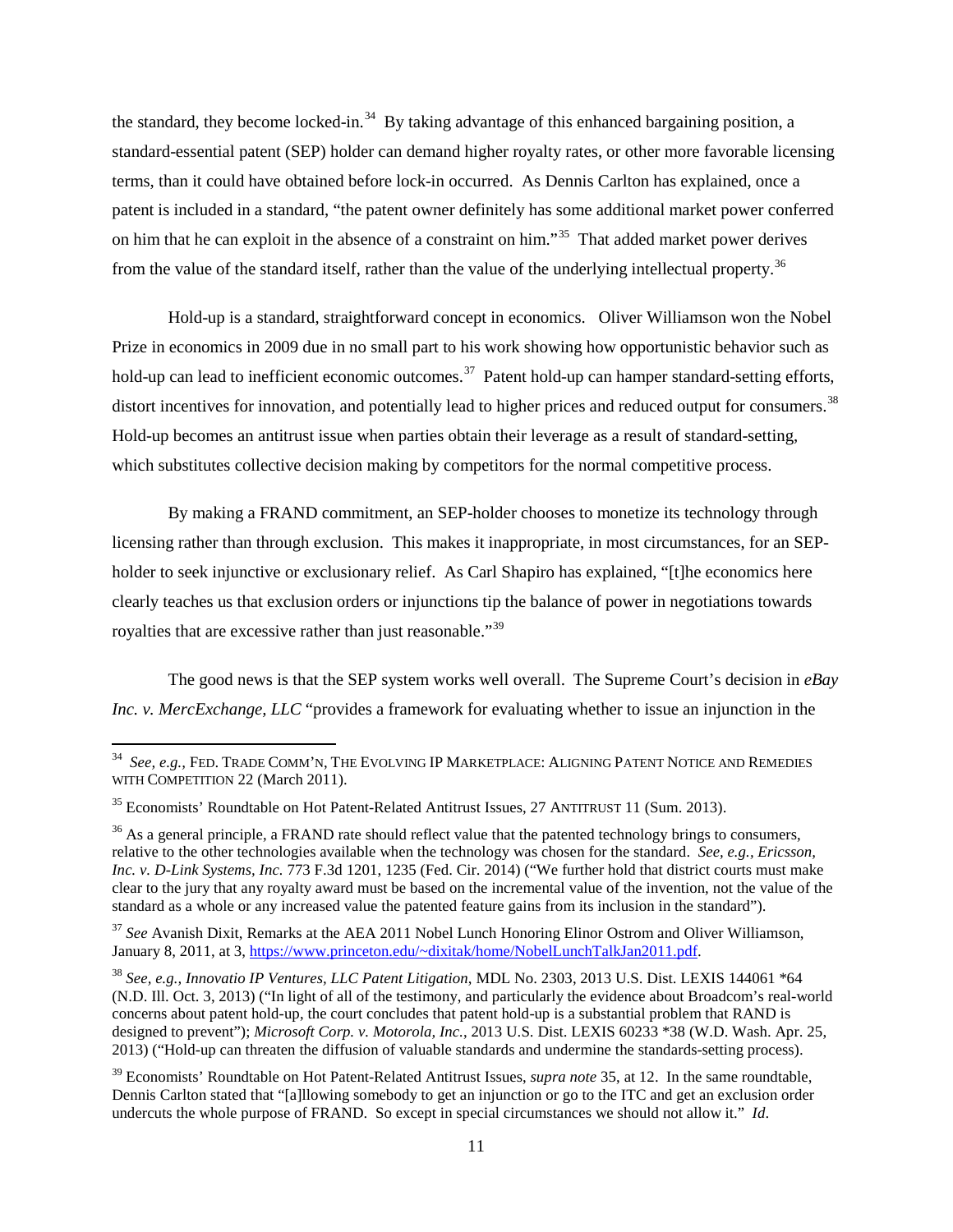standard-setting context."<sup>[40](#page-11-0)</sup> The U.S. International Trade Commission is currently looking at evidence of hold-up and hold-out to determine when it is appropriate to issue an exclusion order in the presence of a FRAND commitment. Moreover, the vast majority of SEP licenses are successfully negotiated by parties today without involving the courts or the agencies. There is little reason to think that that will change. In the U.S., the courts are there to make a determination when private parties are unable to reach agreement on what a negotiated FRAND rate should be. This is not particularly different from the role courts play when parties are unable to agree on any other aspect of contract interpretation.

When courts have been asked to determine FRAND rates, their findings have tended to be substantially lower than the rates sought by the FRAND-encumbered SEP holders which suggests that hold-up has played a role in licensing negotiations. For example, in *Microsoft Corp. v. Motorola, Inc.*  (W.D. Wash. Apr. 25, 2013), Motorola sought to exclude Microsoft's gaming consoles from the United States and demanded that Microsoft pay royalties of between \$6–8 per console for the use of patents reading on the 802.11 and H.264 standards. The court determined that the FRAND rate was less than four cents per unit for the 802.11 standard, and less than one cent per unit for the H.264 standard. The cumulative FRAND royalty found appropriate by the court was approximately  $1/150<sup>th</sup>$  the royalty sought by Motorola.[41](#page-11-1) In *Realtek Semiconductor Corp. v. LSI Corp*., (N.D. Cal. June 16, 2014), LSI filed an action with the U.S. ITC seeking an exclusion order and then offered to license Realtek the underlying SEPs in exchange for a royalty that exceeded the selling price of Realtek's standard-compliant products. The federal district court determined that the cumulative FRAND royalty to which LSI was entitled was 0.19% of the selling price – less than  $1/500<sup>th</sup>$  the amount that LSI had been seeking.<sup>42</sup> In both cases, the FRAND royalty rates offered by SEP-holders were orders of magnitude higher than what a neutral arbitrator found to be fair and reasonable.

When a licensing commitment to an SSO and its members is not honored, there may be a role for competition law. For example, in 2012, the FTC resolved an investigation involving Google/Motorola Mobility in which Motorola Mobility allegedly undermined the procompetitive standard-setting process

<span id="page-11-0"></span> $^{40}$  ANTITRUST ENFORCEMENT AND INTELLECTUAL PROPERTY RIGHTS: PROMOTING INNOVATION AND COMPETITION 22, *supra* note 33.

<span id="page-11-1"></span><sup>41</sup> *Microsoft Corp. v. Motorola, Inc.*, 2013 U.S. Dist. LEXIS 60233\* 303 (W.D. Wash. Apr. 25, 2013). The cumulative royalty of 4.026 cents was 1/149<sup>th</sup> the FRAND rate sought by Motorola. The court also calculated ranges of RAND rates. The sum of the "upper bound" of these ranges was just under 36 cents. This upper bound was less than  $1/16^{th}$  of the FRAND rate sought by Motorola.

<span id="page-11-2"></span><sup>42</sup> *Realtek Semiconductor Corp. v. LSI Corp*., 2014 U.S. Dist. LEXIS 81673 \* 23 (N.D. Cal. June 16, 2014).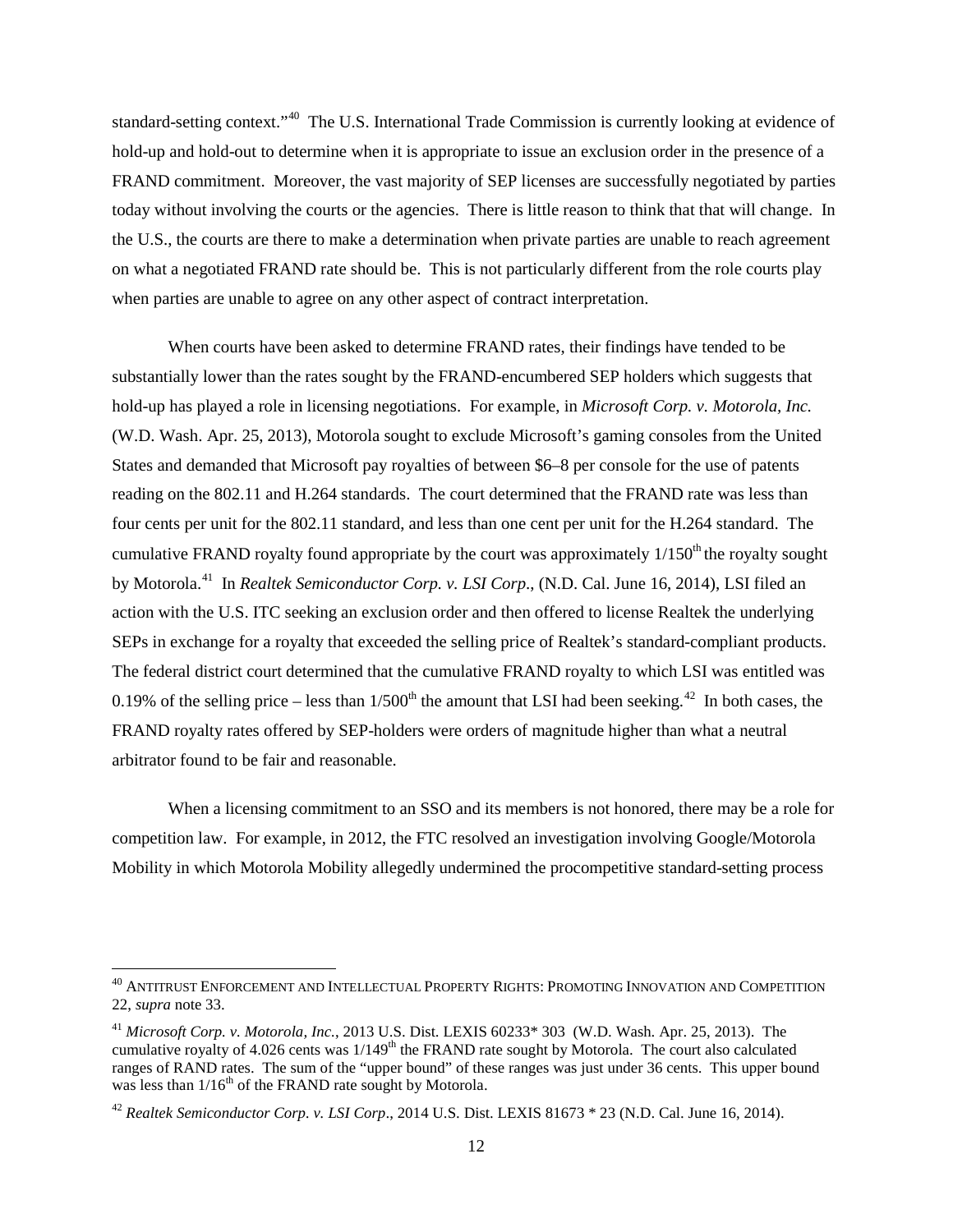by committing to license on FRAND terms, and then seeking injunctions and exclusion orders against willing licensees.<sup>[43](#page-12-0)</sup>

The U.S. antitrust agencies have been actively involved in efforts to contribute to an understanding of the standard-setting process and the role of FRAND commitments. The agencies published a joint report on antitrust and intellectual property in 2007.<sup>[44](#page-12-1)</sup> The FTC published a further report on patent remedies in 2011.<sup>[45](#page-12-2)</sup> The agencies have also provided Congressional testimony and the FTC has filed statements with courts and the U.S. International Trade Commission on issues related to standard-essential patents. [46](#page-12-3)

### **Examining New Frontiers in a Digital World: Big Data & Algorithms**

## *Big Data*

Technological innovation has created several new frontiers in antitrust analysis. I will focus briefly on two: the competitive significance of "big data" and the role of algorithms and machine learning in high velocity computerized markets.

Big data is generally characterized by the "three Vs" – volume, velocity, and variety. Each of these categories is growing briskly – there is more data than ever before, companies can accumulate and analyze data faster than ever before, and increasingly sophisticated data analytics permit companies to combine and jointly analyze more previously disparate sources of data than ever before.<sup>[47](#page-12-4)</sup>

<span id="page-12-3"></span><sup>46</sup> *See, e.g.,* Fed. Trade Comm'n, Statement on the Public Interest, In the Matter of Certain Gaming and Entertainment Consoles, No. 337-TA-752 (U.S. Int'l Trade Comm'n, filed June 6, 2012), [http://www.ftc.gov/sites/default/files/documents/advocacy\\_documents/ftc-comment-united-states-international-](http://www.ftc.gov/sites/default/files/documents/advocacy_documents/ftc-comment-united-states-international-trade-commission-concerning-certain-gaming-and-entertaining/1206ftcgamingconsole.pdf)

<span id="page-12-0"></span><sup>&</sup>lt;sup>43</sup> Decision and Order, Fed. Trade Comm'n, In the Matter of Motorola Mobility LLC and Google Inc., Dkt. No. C-4410 (July 24, 2013), [https://www.ftc.gov/sites/default/files/documents/cases/2013/07/130724googlemotorolado.pdf.](https://www.ftc.gov/sites/default/files/documents/cases/2013/07/130724googlemotorolado.pdf)

<span id="page-12-1"></span><sup>44</sup> *See* ANTITRUST ENFORCEMENT AND INTELLECTUAL PROPERTY RIGHTS, *supra* note 33.

<span id="page-12-2"></span><sup>45</sup> *See* THE EVOLVING IP MARKETPLACE, *supra* note 34.

[trade-commission-concerning-certain-gaming-and-entertaining/1206ftcgamingconsole.pdf;](http://www.ftc.gov/sites/default/files/documents/advocacy_documents/ftc-comment-united-states-international-trade-commission-concerning-certain-gaming-and-entertaining/1206ftcgamingconsole.pdf) Press Release, Fed. Trade Comm'n, FTC Testifies Before Congress on Standard Essential Patents and How Patent "Hold-Up" Affects Competition (July 30, 2013), [http://www.ftc.gov/news-events/press-releases/2013/07/ftc-testifies-congress-standard](http://www.ftc.gov/news-events/press-releases/2013/07/ftc-testifies-congress-standard-essential-patents-how-patent-hold)[essential-patents-how-patent-hold.](http://www.ftc.gov/news-events/press-releases/2013/07/ftc-testifies-congress-standard-essential-patents-how-patent-hold) Other U.S. government agencies have also weighed in on the use of injunctions and exclusion orders in the SEP context. *See, e.g.,* U.S. Dep't of Justice and U.S. Patent & Trademark Office, Policy Statement on Remedies for Standards-Essential Patents Subject to Voluntary F/RAND Commitments (Jan. 8, 2013), [http://www.justice.gov/atr/public/guidelines/290994.pdf.](http://www.justice.gov/atr/public/guidelines/290994.pdf)

<span id="page-12-4"></span><sup>47</sup> *See* FED. TRADE COMM'N, BIG DATA: A TOOL FOR INCLUSION OR EXCLUSION 1-2 (Jan. 2016), [https://www.ftc.gov/system/files/documents/reports/big-data-tool-inclusion-or-exclusion-understanding](https://www.ftc.gov/system/files/documents/reports/big-data-tool-inclusion-or-exclusion-understanding-issues/160106big-data-rpt.pdf)[issues/160106big-data-rpt.pdf.](https://www.ftc.gov/system/files/documents/reports/big-data-tool-inclusion-or-exclusion-understanding-issues/160106big-data-rpt.pdf)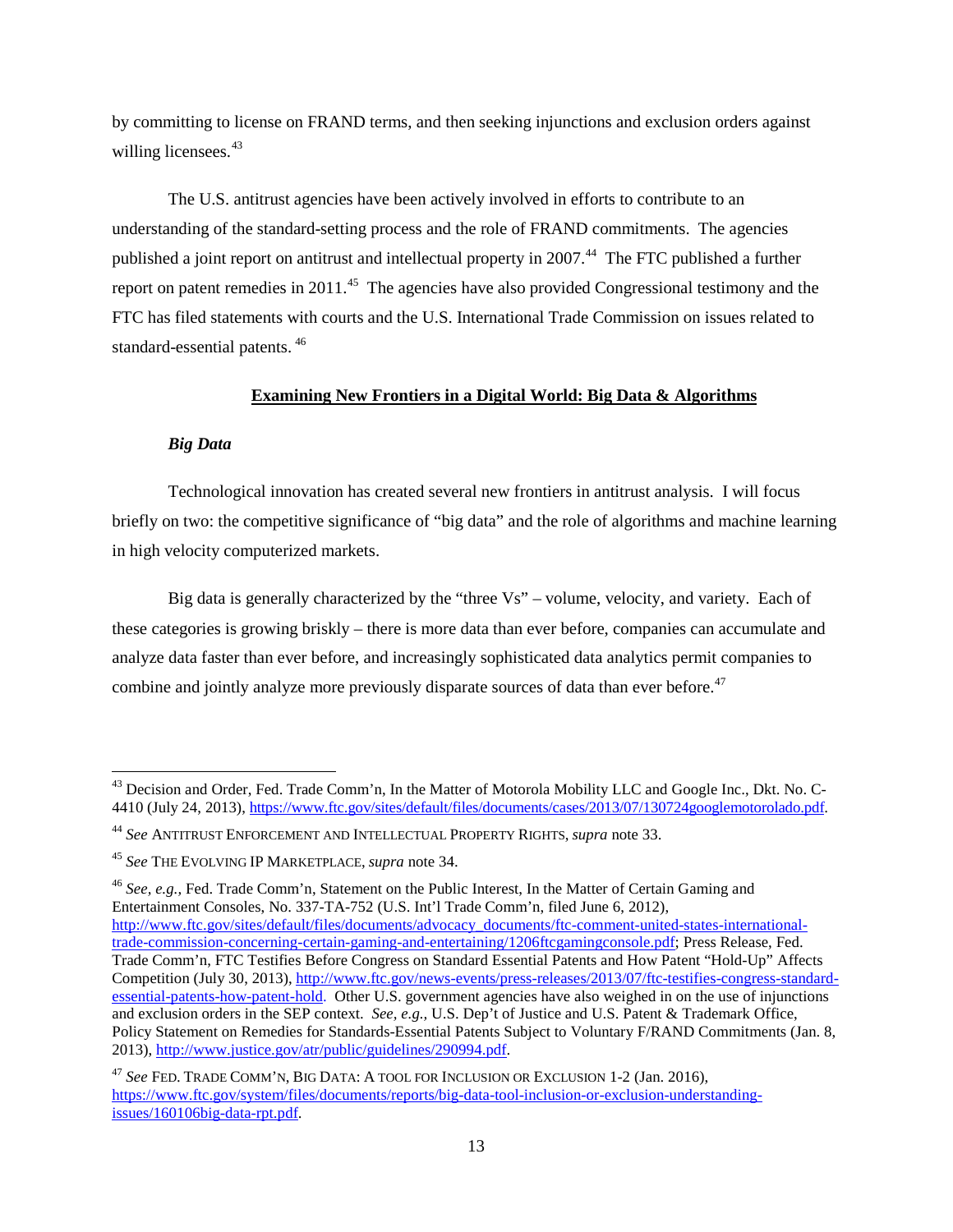As companies continue to innovate in their collection and analysis of big data, we can expect big data to play a growing role in the competitive decision-making of more and more firms. This raises a question of how competition policy should treat this new business asset. Can "big data" constitute a relevant market and can "big data" be a barrier to entry? The short answer to both these questions is: yes. The longer answer is, quite appropriately, that it depends on the facts. Antitrust agencies take a case-bycase approach to looking at markets and potential barriers to entry. I am not aware of evidence today that warrants treating "big data" as a special case – either by inferring that it always conveys market power or operates as a barrier to entry on the one hand, or by categorically exempting it from antitrust scrutiny on the other. In the big data world, there's a lot of data that anyone can obtain for a fairly nominal cost. But there is also a lot of valuable data that *is* proprietary and could operate as a barrier to entry. It may be that an incumbent has significant advantages over new entrants when a firm has a database that would be difficult, costly, or time consuming for a new firm to match or replicate.

The FTC has treated data as a relevant market in one recent case and found it to be a barrier to entry in others based on the specific facts and circumstances related to competition in those markets. In *Dun & Bradstreet-Quality Education Data* (2010), the FTC determined that data, itself, was the relevant product. The FTC found that the parties "were the only significant U.S. suppliers of [K-12] educational marketing data."<sup>48</sup> Other sources of marketing data were not close substitutes "because of their more limited coverage, reduced functionality, and less frequent updating."<sup>[49](#page-13-1)</sup>

In *Nielsen-Arbitron* (2013), the FTC determined that the proprietary data of Nielsen and Arbitron was a key input to offering downstream cross-platform audience measurement services. The parties had "the most accurate and preferred sources of individual-level demographic data for [television and radio] audience measurement purposes."[50](#page-13-2) In other words, it would be difficult for other firms to replicate the data generated internally by Nielsen or Arbitron. The FTC found access to television audience data with individual-level demographic information to be a significant barrier to entry.<sup>51</sup> The consent required

<span id="page-13-0"></span><sup>&</sup>lt;sup>48</sup> Analysis of Agreement Containing Consent Order to Aid Public Comment, In the Matter of The Dun & Bradstreet Corporation, Dkt. No. 9342, at 1 (Sept. 10, 2010),

[https://www.ftc.gov/sites/default/files/documents/cases/2010/09/100910dunbradstreetanal.pdf.](https://www.ftc.gov/sites/default/files/documents/cases/2010/09/100910dunbradstreetanal.pdf)

<span id="page-13-1"></span><sup>&</sup>lt;sup>49</sup> *Id.* The FTC found two "significant barriers to entry" related to data provision: (1) the "time and cost to develop a database with market coverage and accuracy comparable to MDR or QED's pre-merger databases"; and (2) "the need to obtain a reputation for data quality." *Id*. The consent agreement required Dun & Bradstreet to divest an updated and augmented K-12 database, together with Quality Education Data's brand name and associated intellectual property, to a competitor in the K-12 data market. *Id*. at 2.

<span id="page-13-2"></span><sup>&</sup>lt;sup>50</sup> Analysis of Agreement Containing Consent Order to Aid Public Comment, In the Matter of Nielsen Holdings N.V. and Arbitron Inc., File No. 131-0058 (Sept. 20, 2013) at 2, [https://www.ftc.gov/sites/default/files/documents/cases/2013/09/130920nielsenarbitronanalysis.pdf.](https://www.ftc.gov/sites/default/files/documents/cases/2013/09/130920nielsenarbitronanalysis.pdf)

<span id="page-13-3"></span><sup>51</sup> *Id*. at 3.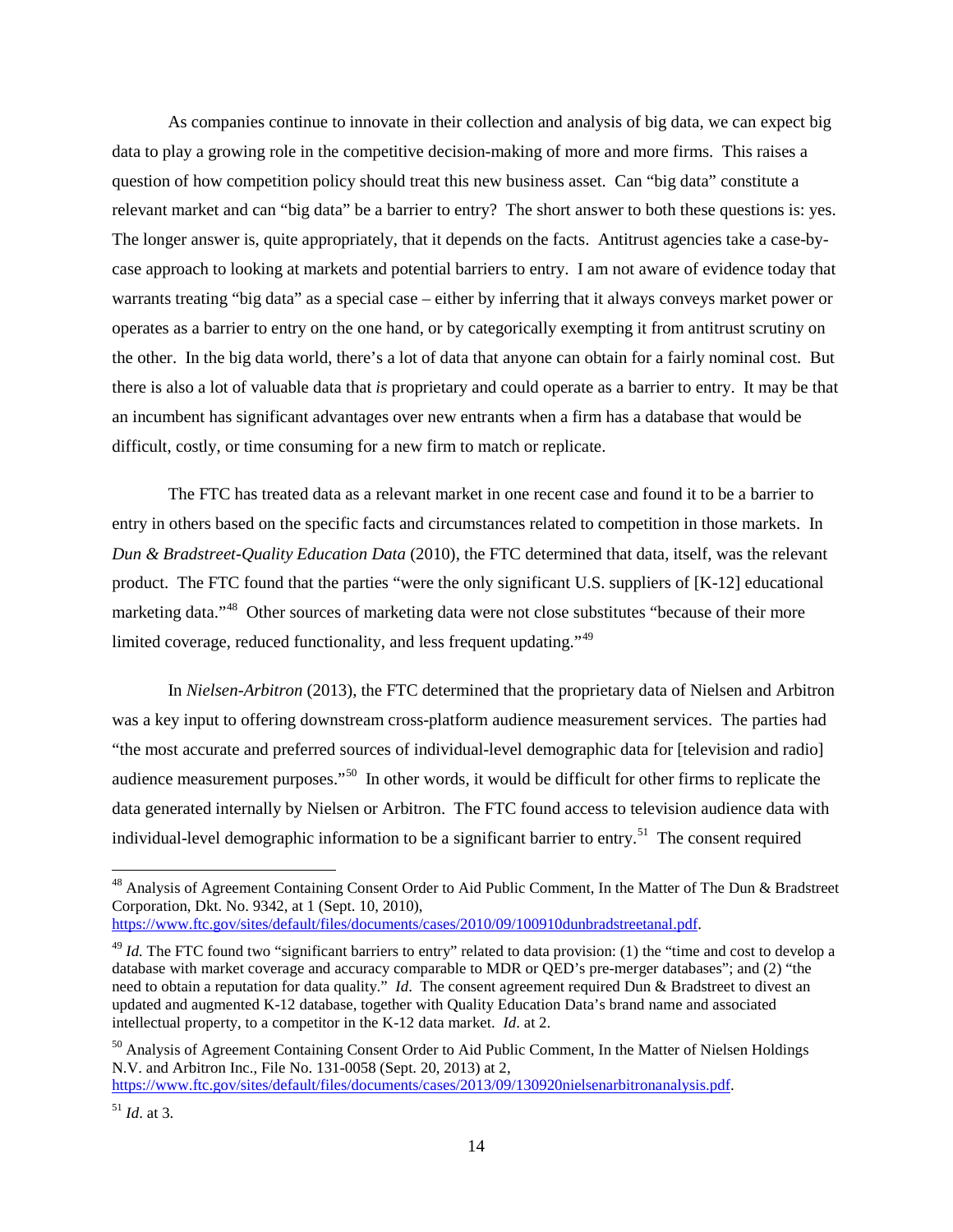divestiture of assets related to Arbitron's cross-platform audience measurement business, including data from Arbitron's representative panel.

The FTC treated data as an input in the market for electronic public records services for law enforcement customers in *Reed Elsevier-ChoicePoint* (2008). Reed Elsevier's Lexis-Nexis and ChoicePoint were the largest suppliers of public records services, with a combined 80% market share. The FTC found that the parties' combination of data and analytics were unique among electronic public records services. Law enforcement customers demanded "the most complete database of public records" and "sophisticated search algorithms . . . that identify and display non-obvious relationships between records."[52](#page-14-0) Other firms also possessed what could be described as the public records version of "big data." But the quality of those (in terms of breadth and depth), and the analytics offered in connection with those data were insufficient to enable those other firms to compete effectively for law enforcement customers.[53](#page-14-1)

On the flip side, the FTC decided to close its *Google-DoubleClick* investigation in 2007.<sup>54</sup> Staff examined whether the combination would enhance Google's power in the ad intermediation market and concluded that it would not. The FTC found that "neither the data available to Google, nor the data available to DoubleClick, constitutes an essential input to a successful online advertising product."[55](#page-14-3)  These examples highlight the fact that there is no one-size-fits-all approach to data holdings, and that appropriate antitrust analysis to this issue is a fact-specific enterprise.

As businesses come to rely increasingly on big data, privacy and data protection concerns have become frequent topics in discourse about competition policy. Some have suggested that competition law should focus more on privacy and data protection issues in analyzing platforms and other high-tech industries. Others, particularly in Europe, have suggested that competition law should be used as a tool to improve privacy and data protections for consumers.

<span id="page-14-0"></span><sup>&</sup>lt;sup>52</sup> Analysis of Agreement Containing Consent Order to Aid Public Comment, In the Matter of Reed Elsevier and ChoicePoint, File No. 081-0133 (Sept. 16, 2008) at 2,

[https://www.ftc.gov/sites/default/files/documents/cases/2008/09/080916reedelseviercpanal.pdf.](https://www.ftc.gov/sites/default/files/documents/cases/2008/09/080916reedelseviercpanal.pdf)

<span id="page-14-1"></span> $53$  Entry/expansion within a two-year time horizon was unlikely because existing firms "would need to improve their software and underlying analytics substantially, increase the breadth and depth of their public records data, and overcome [reputational barriers]." *Id*. at 3. The consent required ChoicePoint to divest assets related to its relevant law-enforcement related electronic public records services to Thomson Reuters.

<span id="page-14-2"></span><sup>&</sup>lt;sup>54</sup> Google was the dominant provider of "sponsored search advertising" – and, through its AdSense network, was also an ad intermediary. DoubleClick was a leading ad server – a company that manages the selection, delivery, and placement of advertisements for publishers and advertisers.

<span id="page-14-3"></span><sup>55</sup> Statement of the Fed. Trade Comm'n Concerning Google/DoubleClick (Dec. 20, 2007), File No. 071-0170 at 12, [https://www.ftc.gov/system/files/documents/public\\_statements/418081/071220googledc-commstmt.pdf.](https://www.ftc.gov/system/files/documents/public_statements/418081/071220googledc-commstmt.pdf)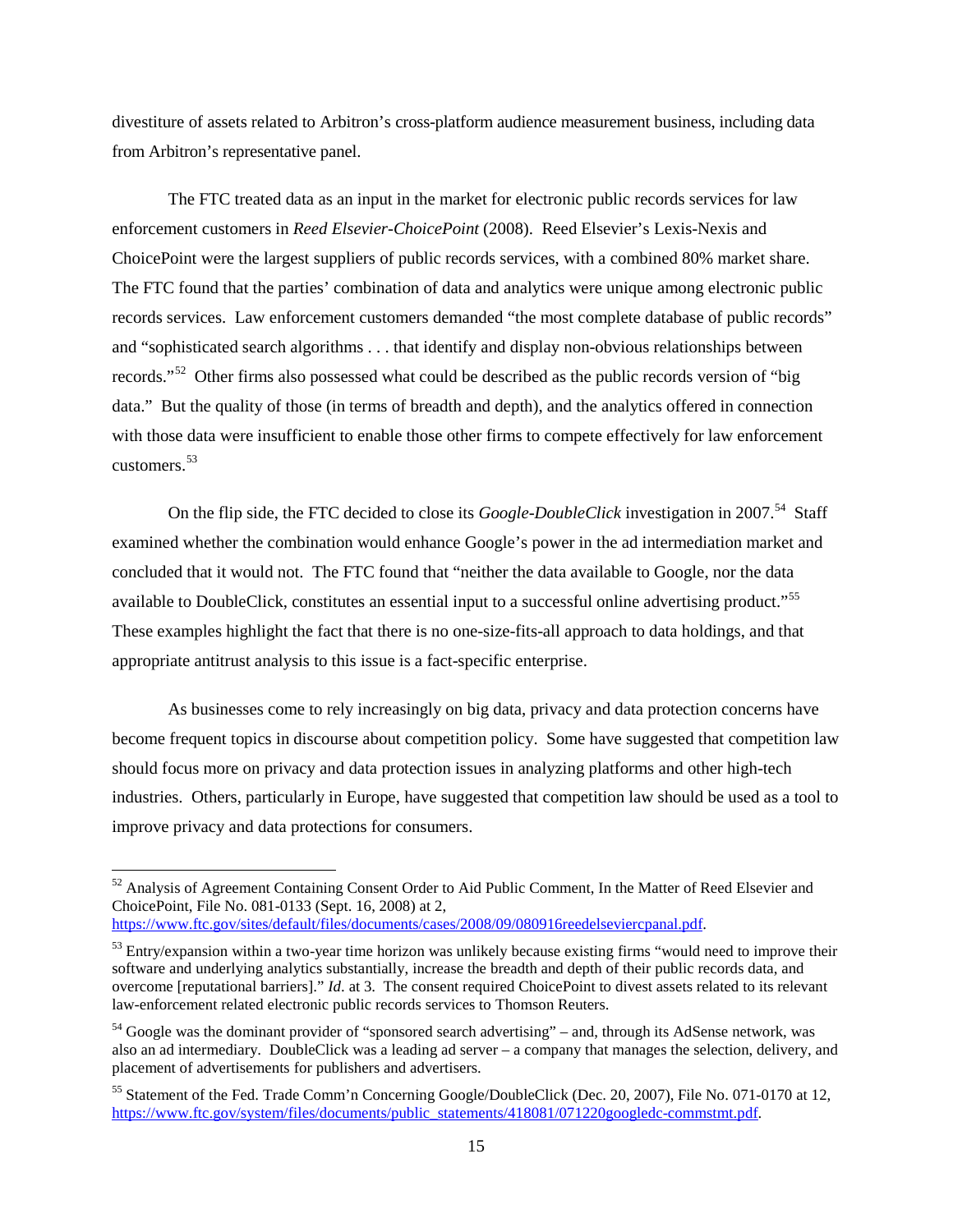In general, I see antitrust review and broader policy concerns regarding privacy and data protections as two separate, but important issues. The U.S. antitrust agencies routinely analyze non-price considerations where there is evidence that those non-price considerations are important to competition. The FTC has yet to challenge a merger specifically based on the likelihood that it would lead to a diminution in privacy protections, but we have recognized the possibility that consumer privacy can be a non-price dimension of competition.

Absent a clear nexus to competition, however, privacy and data protection concerns are best handled as consumer protection issues.<sup>56</sup> For example, in *Facebook-WhatsApp* (2014), staff from the FTC's Bureau of Consumer Protection (BCP) focused on how the merger would affect the promises that WhatsApp had made to consumers about the limited nature of the data it collects, maintains, and shares with third parties – promises that exceeded those of Facebook at the time the merger was announced. BCP concluded it was appropriate to alert the companies about these privacy concerns and assure the public that the protections of applicable law, including Section 5 and a 2011 FTC order against Facebook, would apply to WhatsApp's data.<sup>[57](#page-15-1)</sup> This was a consumer protection issue, and it was handled appropriately as such. On the competition side, our Bureau of Competition staff allowed the transaction to proceed with no conditions.

Similarly, concerns were raised last year regarding RadioShack's proposed sale of its database of customers as part of its ongoing bankruptcy proceedings. Several states objected to the proposed sale on the grounds that RadioShack had promised customers that it would not resell customer data to third parties.<sup>58</sup> Our BCP director, Jessica Rich, wrote a letter acknowledging the "special circumstances"

[https://www.ftc.gov/system/files/documents/reports/big-data-tool-inclusion-or-exclusion-understanding](https://www.ftc.gov/system/files/documents/reports/big-data-tool-inclusion-or-exclusion-understanding-issues/160106big-data-rpt.pdf)[issues/160106big-data-rpt.pdf.](https://www.ftc.gov/system/files/documents/reports/big-data-tool-inclusion-or-exclusion-understanding-issues/160106big-data-rpt.pdf) The report found, that while there are readily identifiable pitfalls in the use of big

<span id="page-15-0"></span><sup>&</sup>lt;sup>56</sup> Our agency has evolved into the premier privacy enforcer through our existing consumer protection authorities. Since we brought our first data privacy case over a decade ago, the FTC has brought more than 50 cases alleging violations of consumers' privacy. Additionally, the FTC has used its convening power to hold workshops and issue reports on leading data issues. Our recent report entitled "Big Data: A Tool for Inclusion or Exclusion?" examined how the uses of big data affected consumers – particularly vulnerable groups and protected classes. FED. TRADE COMM'N, BIG DATA: A TOOL FOR INCLUSION OR EXCLUSION (Jan. 2016),

data which could result in discriminatory effects, there are existing legal protections to ensure we do not diminish hard won protections as Big Data usage becomes more prevalent.

<span id="page-15-1"></span><sup>&</sup>lt;sup>57</sup> Letter from Jessica Rich, Director, Bureau of Consumer Protection, Fed. Trade Comm'n, to Erin Egan, Chief Privacy Officer, Facebook, and to Anne Hoge, General Counsel, WhatsApp Inc. (April 10, 2014), [https://www.ftc.gov/system/files/documents/public\\_statements/297701/140410facebookwhatappltr.pdf.](https://www.ftc.gov/system/files/documents/public_statements/297701/140410facebookwhatappltr.pdf)

<span id="page-15-2"></span><sup>58</sup> *See* Megan Geuss, *FTC Proposes a Compromise so RadioShack Can Sell Consumer Data*, ARS TECHNICA, May 18, 2015, [http://arstechnica.com/tech-policy/2015/05/ftc-proposes-a-compromise-so-radioshack-can-sell-consumer](http://arstechnica.com/tech-policy/2015/05/ftc-proposes-a-compromise-so-radioshack-can-sell-consumer-data/)[data/.](http://arstechnica.com/tech-policy/2015/05/ftc-proposes-a-compromise-so-radioshack-can-sell-consumer-data/)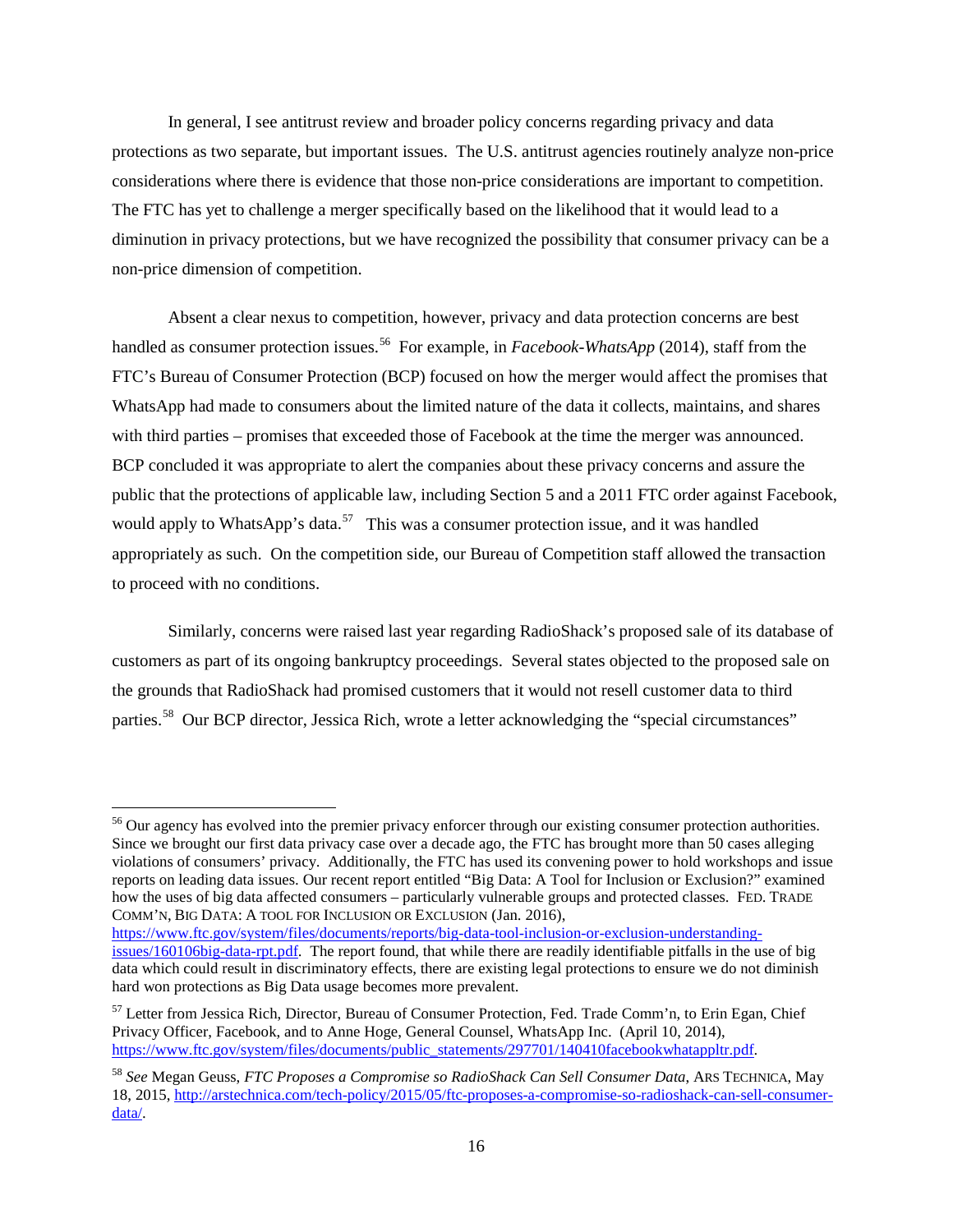involved in a bankruptcy proceeding and providing guidance on how RadioShack might transfer customer information in a manner consistent with the promises it had made to consumers.<sup>[59](#page-16-0)</sup>

The European Data Protection Supervisor has recently suggested that consumers do not appreciate the actual costs associated with "free" products – and that "it may therefore be necessary to develop a concept of consumer harm, particularly through violation of rights to data protection, for competition enforcement in digital sectors of the economy."[60](#page-16-1) I'm open to the possibility that consumers may systematically underestimate the effects of privacy or data protection practices – or that they may simply make the rational decision that it isn't worth the time to fully evaluate those costs. The FTC has advocated for greater transparency and choice for consumers with respect to privacy and data protection policies, including recommending that Congress consider enacting general privacy legislation, data security and breach notification legislation, and data broker legislation.<sup>[61](#page-16-2)</sup>

At the same time, I believe that it is dangerous to engage in competition analysis based on what we think consumers *should* want or value, independent of market realities. To do so is to cross the line from antitrust enforcement to market regulation. However well intentioned, I do not believe that this is the appropriate role of antitrust law.

If market participants are competing on the basis of privacy or data policies to attract consumers, that would certainly be an element of our competition analysis. But if they *aren't*, and if there isn't evidence that those dimensions are particularly relevant to competition, then using competition law to address privacy or data issues is like trying to force a square peg into a round hole. To the extent that there is a problem, it should be solved through legislation, regulation, or consumer protection law enforcement – not using the antitrust laws to solve a policy issue they are ill-suited to address.

<span id="page-16-2"></span><sup>61</sup> *See, e.g.,*FED. TRADE COMM'N, PROTECTING CONSUMER PRIVACY IN AN ERA OF RAPID CHANGE: RECOMMENDATIONS FOR BUSINESSES AND POLICYMAKERS (2012),

<span id="page-16-0"></span> <sup>59</sup> Letter from Jessica Rich, Director, Bureau of Consumer Protection, Fed. Trade Comm'n, to Elise Frejka, Founding Member, Frejka PLLC (May 16, 2015),

[https://www.ftc.gov/system/files/documents/public\\_statements/643291/150518radioshackletter.pdf.](https://www.ftc.gov/system/files/documents/public_statements/643291/150518radioshackletter.pdf)

<span id="page-16-1"></span> $60$  Preliminary Opinion of the European Data Protection Supervisor, Privacy and Competitiveness in the Age of Big Data: The Interplay between Data Protection, Competition Law and Consumer Protection in the Digital Economy ¶ 71 (Mar. 2014),

[https://secure.edps.europa.eu/EDPSWEB/webdav/shared/Documents/Consultation/Opinions/2014/14-03-](https://secure.edps.europa.eu/EDPSWEB/webdav/shared/Documents/Consultation/Opinions/2014/14-03-26_competitition_law_big_data_EN.pdf) 26<sup>c</sup>competitition law big data EN.pdf.

[https://www.ftc.gov/sites/default/files/documents/reports/federal-trade-commission-report-protecting-consumer](https://www.ftc.gov/sites/default/files/documents/reports/federal-trade-commission-report-protecting-consumer-privacy-era-rapid-change-recommendations/120326privacyreport.pdf)[privacy-era-rapid-change-recommendations/120326privacyreport.pdf;](https://www.ftc.gov/sites/default/files/documents/reports/federal-trade-commission-report-protecting-consumer-privacy-era-rapid-change-recommendations/120326privacyreport.pdf) FED. TRADE COMM'N, DATA BROKERS: A CALL FOR TRANSPARENCY AND ACCOUNTABILITY (2014), [https://www.ftc.gov/system/files/documents/reports/data](https://www.ftc.gov/system/files/documents/reports/data-brokers-call-transparency-accountability-report-federal-trade-commission-may-2014/140527databrokerreport.pdf)[brokers-call-transparency-accountability-report-federal-trade-commission-may-2014/140527databrokerreport.pdf.](https://www.ftc.gov/system/files/documents/reports/data-brokers-call-transparency-accountability-report-federal-trade-commission-may-2014/140527databrokerreport.pdf)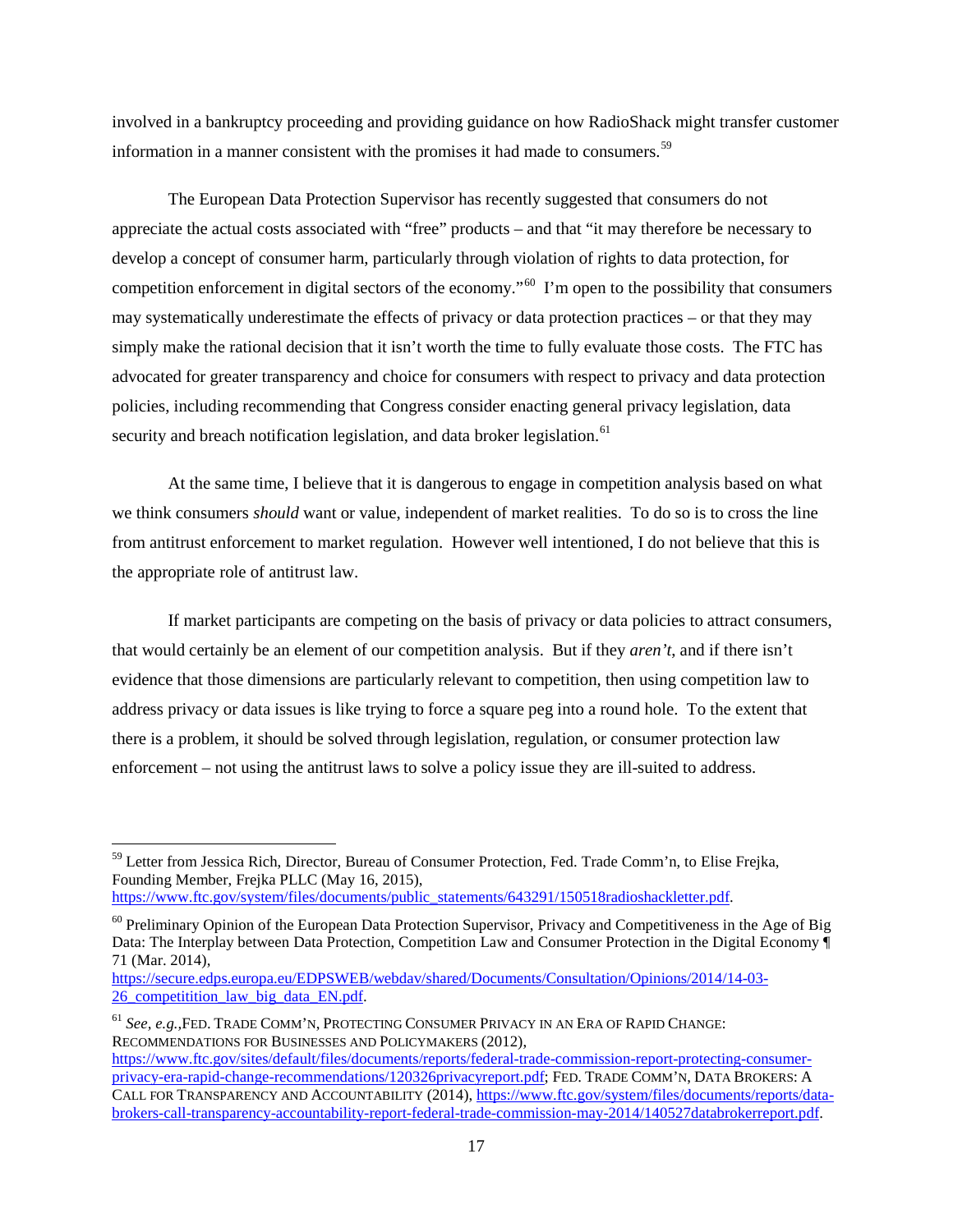#### *Algorithms*

The rise of high-velocity computerized markets also present a new frontier for antitrust enforcers. Last year, DOJ brought a case for price fixing against two e-commerce sellers who agreed to align their algorithms to increase online prices for their goods – posters.<sup>62</sup> In that case humans reached an agreement to use technology to fix prices – but how should antitrust enforcers handle situations in which the human role is less clear? Traditionally, there are three challenges to maintaining a collusive scheme: (1) detecting cheating among participants, (2) responding to new market developments, and (3) avoiding detection by antitrust officials. Algorithms could be used in an attempt to overcome these challenges, such as by automating conspirators' responses to changing market developments or speeding them up, mitigating the need for ongoing coordination between the participants.

There is also a possibility that, as algorithms become more sophisticated, they may be more likely to engage in consciously parallel behavior. Professors Maurice Stucke and Ariel Ezrachi co-authored a recent paper on artificial intelligence and the enforcement challenges that may be raised by collusion involving pricing algorithms.<sup>[63](#page-17-1)</sup> They suggest that it may be difficult to challenge algorithms engaged in conscious parallelism under current laws absent awareness or anticompetitive intent by the humans using the technology. They urge policymakers to recognize the "dwindling relevance of traditional antitrust concepts of 'agreement' and 'intent'" in the digital age.<sup>[64](#page-17-2)</sup>

An increase in the sophistication of pricing algorithms could also lead to narrower product market definitions in the future. Under the 2010 Horizontal Merger Guidelines, we specifically evaluate the possibility of price discrimination against targeted customers. Big data and algorithms enable sellers to more effectively target and price discriminate against specific customers. Thus, even though a company may not have been able to effectively target certain consumers for higher prices in the past, that in itself is no guarantee that it may not be able to do so in the future. Data are becoming more robust and algorithms are becoming more powerful.

The use of algorithms also raises significant consumer protection issues, most notably the potential for price discrimination based on suspect classifications – even in the absence of a specific intent

<span id="page-17-0"></span> <sup>62</sup> *See* Press Release, U.S. Dep't of Justice, Former E-Commerce Executive Charged with Price Fixing in the Antitrust Division's First Online Marketplace Prosecution (Apr. 6, 2015), [http://www.justice.gov/opa/pr/former-e](http://www.justice.gov/opa/pr/former-e-commerce-executive-charged-price-fixing-antitrust-divisions-first-online-marketplace)[commerce-executive-charged-price-fixing-antitrust-divisions-first-online-marketplace.](http://www.justice.gov/opa/pr/former-e-commerce-executive-charged-price-fixing-antitrust-divisions-first-online-marketplace)

<span id="page-17-1"></span><sup>63</sup> *See* Ariel Ezrachi & Maurice E. Stucke, Artificial Intelligence & Collusion: When Computers Inhibit Competition (U. Oxford Centre for Competition Law and Policy, Working Paper CCLP (L) 40, 2015), [https://www.law.ox.ac.uk/sites/files/oxlaw/cclpl40.pdf.](https://www.law.ox.ac.uk/sites/files/oxlaw/cclpl40.pdf)

<span id="page-17-2"></span><sup>64</sup> *Id*. at 37-38.